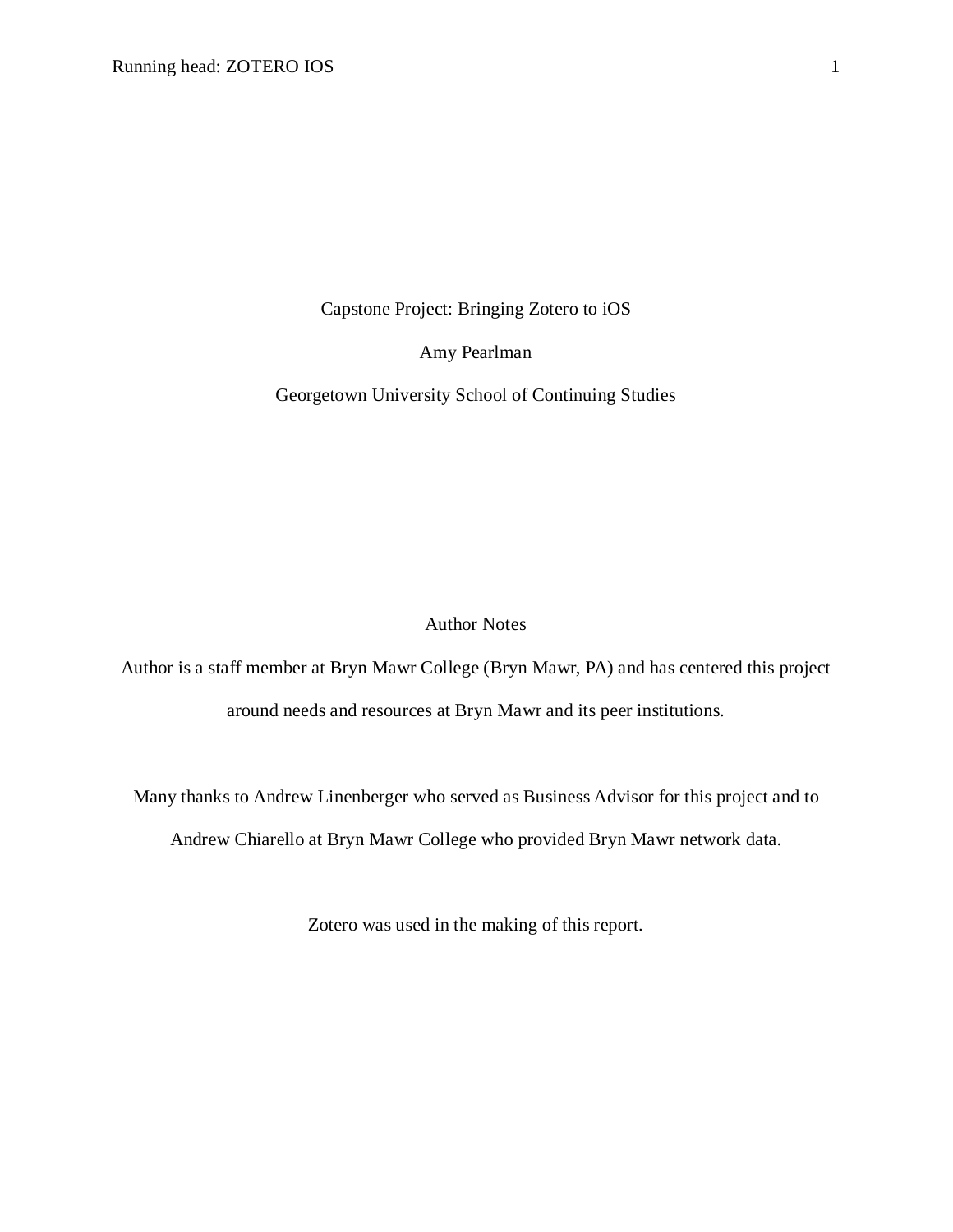| <b>Table of Contents</b> |
|--------------------------|
|                          |
|                          |
|                          |
|                          |
|                          |
|                          |
|                          |
|                          |
|                          |
|                          |
|                          |
|                          |
|                          |
|                          |
|                          |
|                          |
|                          |
|                          |
|                          |
|                          |
|                          |
|                          |
|                          |
|                          |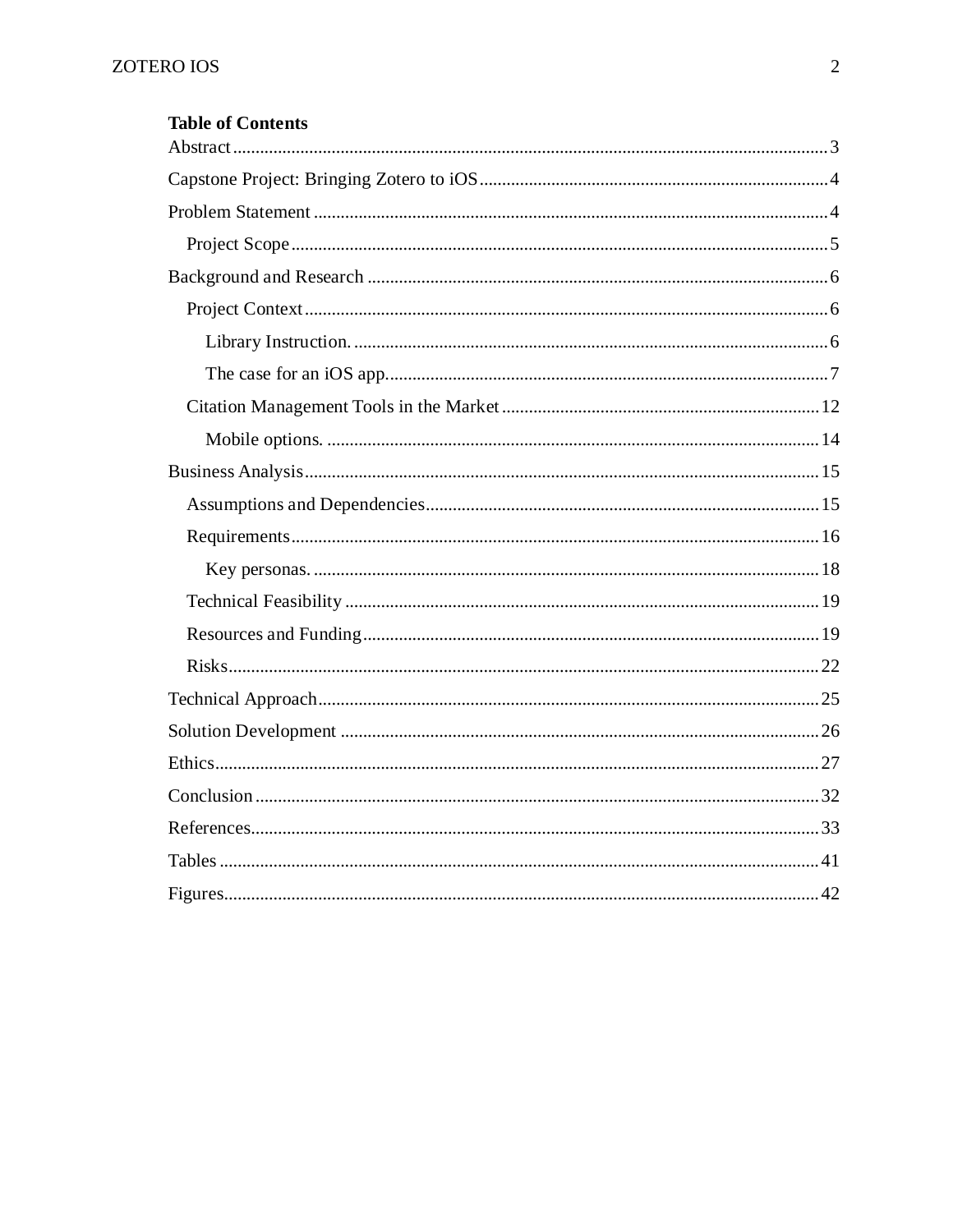#### <span id="page-2-0"></span>Abstract

Zotero is a popular, open source research-collection and citation-generation tool that works with web browsers to automatically detect and extract citation metadata. It is designed largely as a desktop-based product, offering a standalone client, a number of browser extensions, and "bookmarklet" options. The Firefox extension offers a unique unified experience, bringing the full function of the standalone client directly into the browser. The experience of using Zotero in iOS is insufficient and needs to be addressed to better enable student research success. This project will endeavor to bring a native experience to iOS comparable to the best available Zotero experience—its desktop Firefox plugin—allowing browsing of Web pages and library resources and direct, immediate access to Zotero's organization, synchronization, and citation management tools.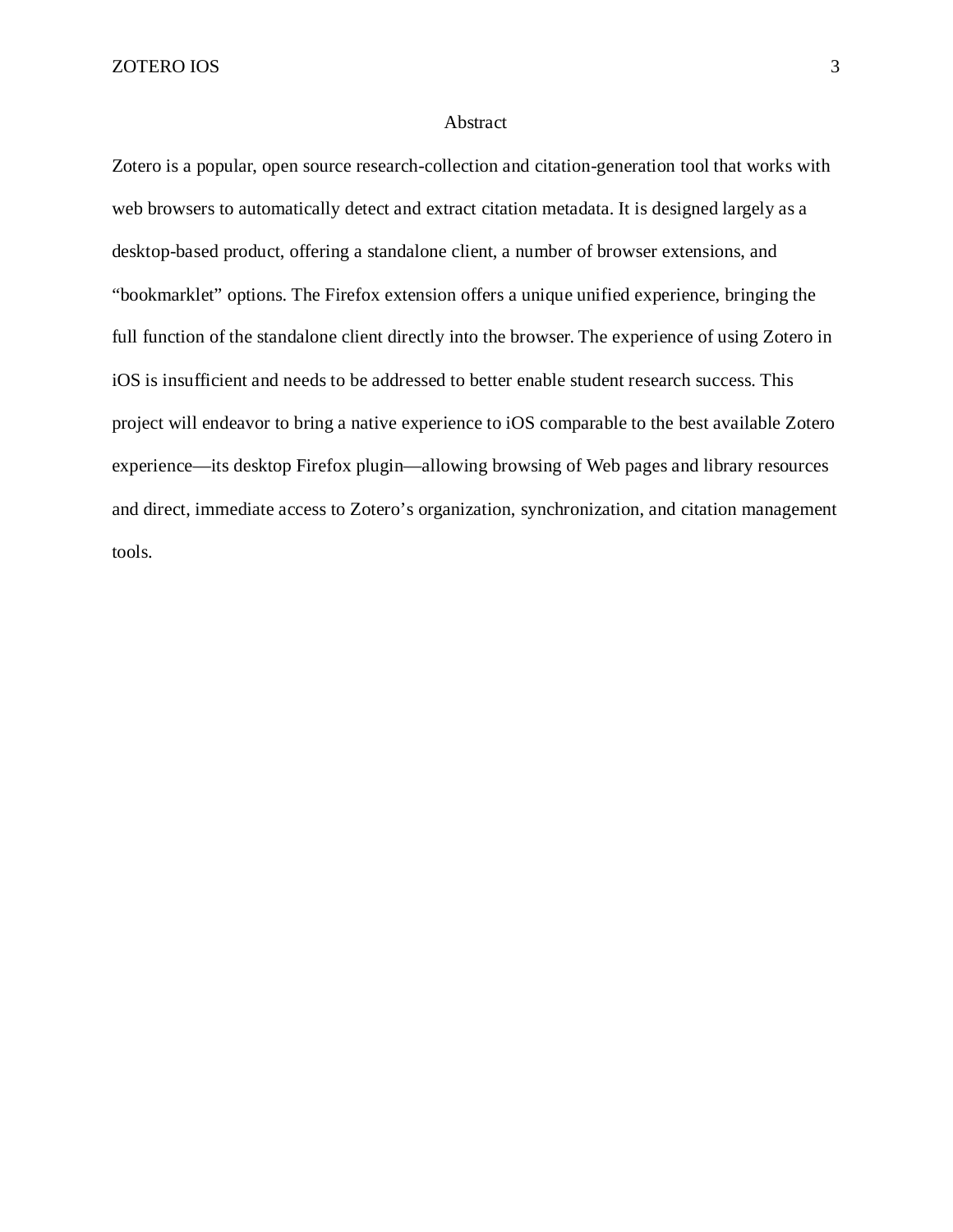<span id="page-3-0"></span>Capstone Project: Bringing Zotero to iOS

# **Problem Statement**

<span id="page-3-1"></span>Zotero is a popular, open source research-collection and citation-generation tool with more than 175 patron institutions ("Institutions Recommending Zotero", n.d.) and thousands of registered individual users ("Zotero:People", n.d.). Zotero works with web browsers to automatically detect and extract citation metadata with a click of a button; the company's site claims Zotero is "the only research tool that automatically senses content in your web browser, allowing you to add it to your personal library with a single click" ("Zotero Home", n.d.). Librarians at many colleges and universities recommend this tool, and some are heavily invested in this tool as a key component of their bibliographic instruction (BI) curricula.

At present, the Zotero experience is designed primarily for the desktop. Zotero offers a standalone client for Windows and macOS (formerly OS X), a number of browser extensions and JavaScript-based "bookmarklet" options for desktop browsers, and access to a person's Zotero library via a website. The Mozilla Firefox extension offers a unique, unified experience, providing the full function of the standalone client directly in the browser. Today, access to Zotero features from a mobile device is limited and the experience is subpar. While it is possible to utilize some Zotero features on a tablet, there is no full-functioning standalone client nor an extension for mobile browsers. Effective use requires moving between a minimum of three apps to achieve what is possible within Firefox on the Mac, Windows, and Linux desktop using the Zotero plugin.

Bringing a true, integrated experience to iOS will better enable student research success. This project endeavors to bring a native experience to iOS comparable to the best available Zotero experience—its desktop Firefox plugin—allowing browsing of web pages and library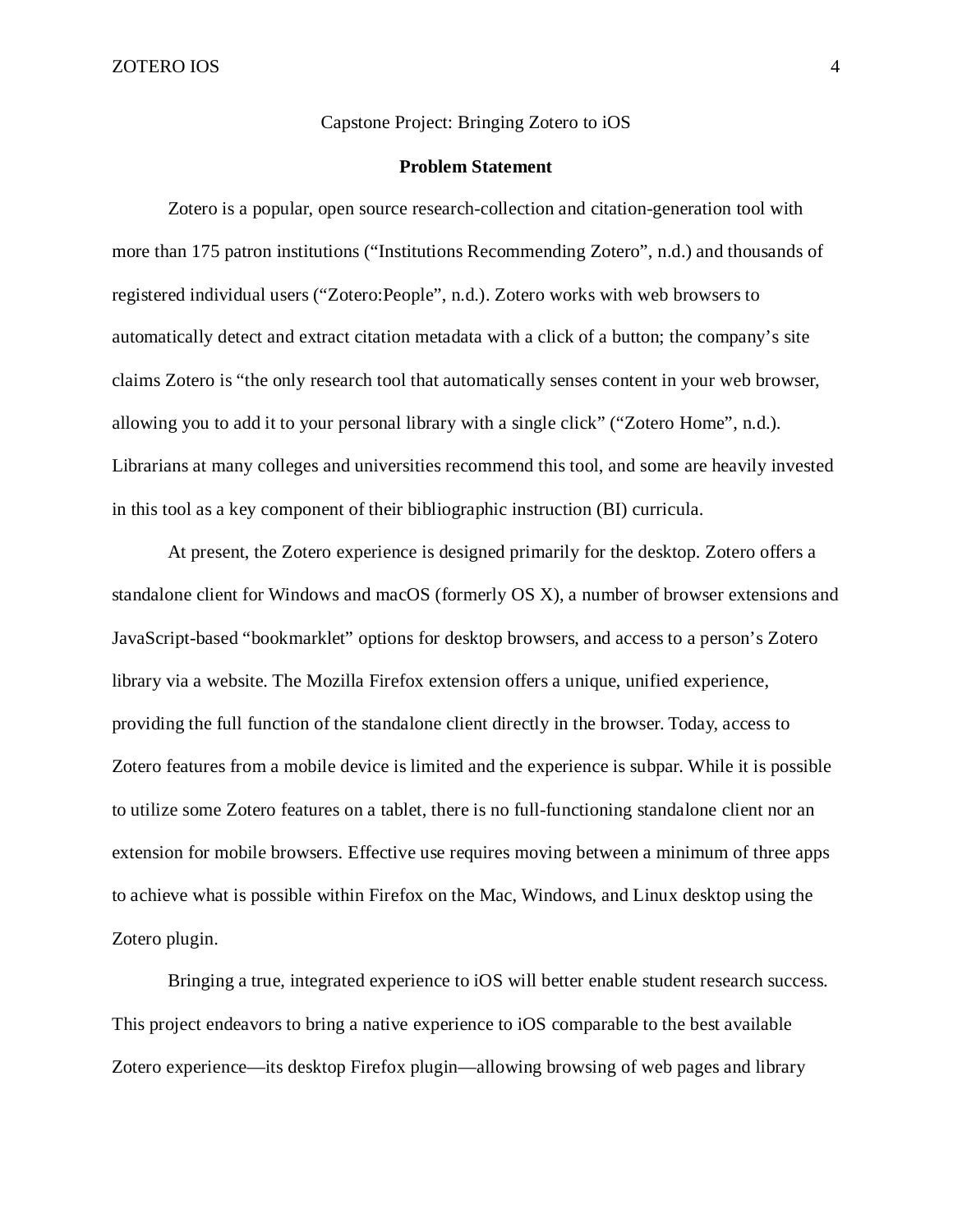resources and direct, immediate access to Zotero's organization, synchronization, and citation management tools.

### <span id="page-4-0"></span>**Project Scope**

Bryn Mawr College is a small, non-profit liberal arts college for women outside Philadelphia, PA and is part of both the historical Seven Sisters and an active Tri-College (Tri-Co) consortium with Swarthmore and Haverford Colleges. Bryn Mawr College research librarians use Zotero both in general research assistance and in library instruction. Bryn Mawr and Tri-Co staff have anecdotally observed growth in the student and faculty use of both tablets and larger format phones when doing research. Zotero does not have an equivalent experience to either the desktop functionality, or competing products in iOS, the most common mobile platform. Bryn Mawr College has an opportunity in terms of available resources and applicable current initiatives in digital humanities and blended learning, an investment in Zotero as a citation tool, and a longstanding dedication to bringing greater good to our students and our peer institutions. As a merged library and IT organization, Bryn Mawr College Library & Information Technology Services (LITS) has the opportunity to share resources and knowledge toward such a goal.

This project is presented in terms of Bryn Mawr's perspective of need, ability to resource and implement the project, and desire to offer a new tool both to students and to the learning community.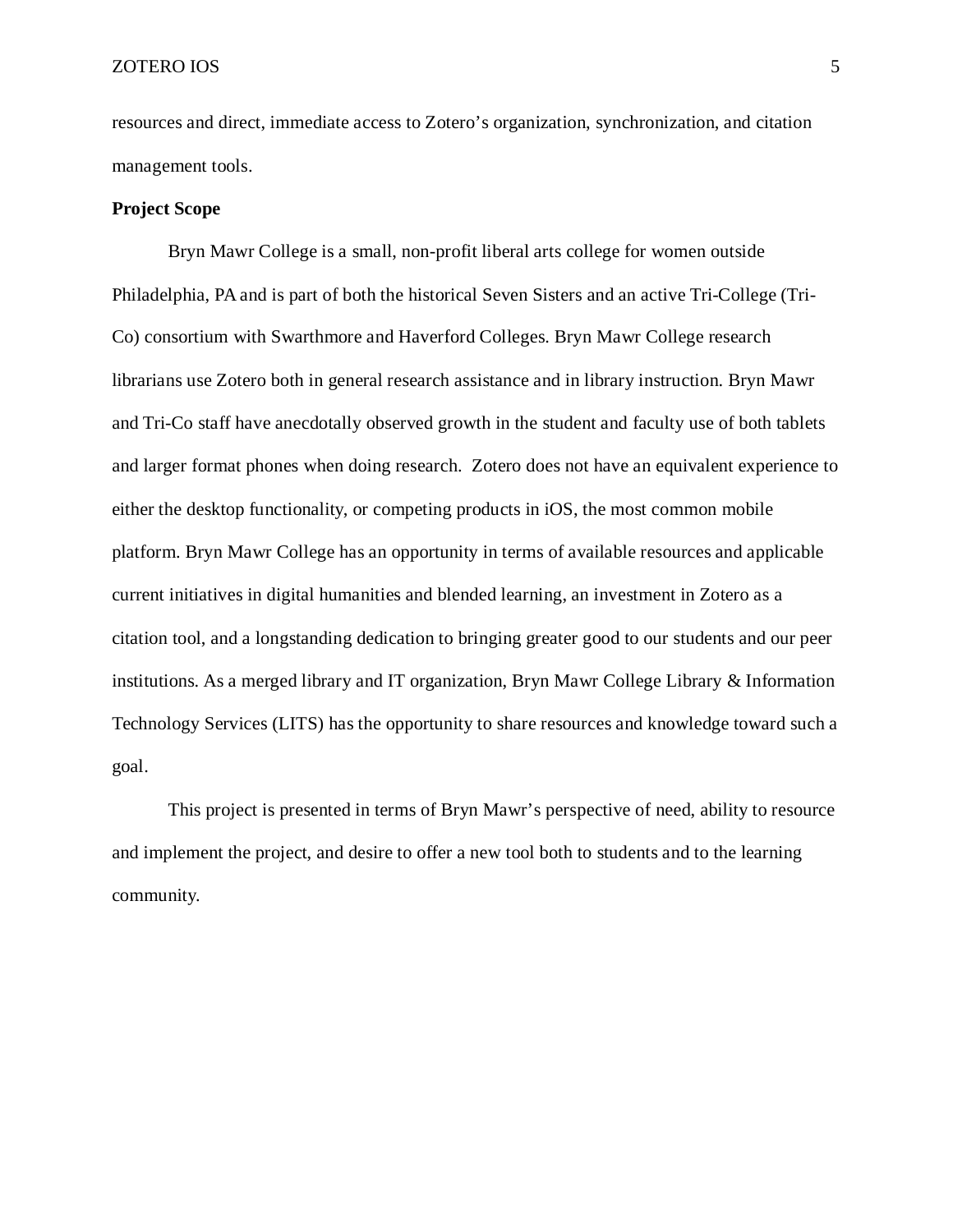### **Background and Research**

### <span id="page-5-2"></span><span id="page-5-1"></span><span id="page-5-0"></span>**Project Context**

### **Library Instruction.**

Library Instruction (also called Bibliographic Instruction, or BI) is a critical and growing part of modern library research support. In a 2013 research library trends report for the Association of Research Libraries, Janice Jaguszewski and Karen Williams discuss the changing role of library instruction:

"Librarians at many institutions are now focusing on collaborating with faculty to develop thoughtful assignments and provide online instructional materials that are built into key courses within a curriculum and provide scaffolding to help students develop library research skills over the course of their academic careers" (2013, p. 6).

They went on to describe additional trends, and ways in which library liaisons are offering new perspectives.

"Librarians at the University of Minnesota provide education and consultation services for personal information management. Tools, workshops, websites, and individual consults are offered in areas such as citation management, productivity tools, managing alerts and feeds, personal archiving, and using social networking for teaching and professional development" (2013, p. 9).

Citation tools are a common item in library instruction curricula, with librarians taking various approaches. At the Copenhagen University Library (a division of Denmark's Royal Library), Zotero instruction became so popular, the library staff now offer an open session twice a week called "Doctor Zotero." Librarian Christian Lauerson (2015) says that though the Copenhagen University Library offers instruction on multiple tools, Zotero is easily the most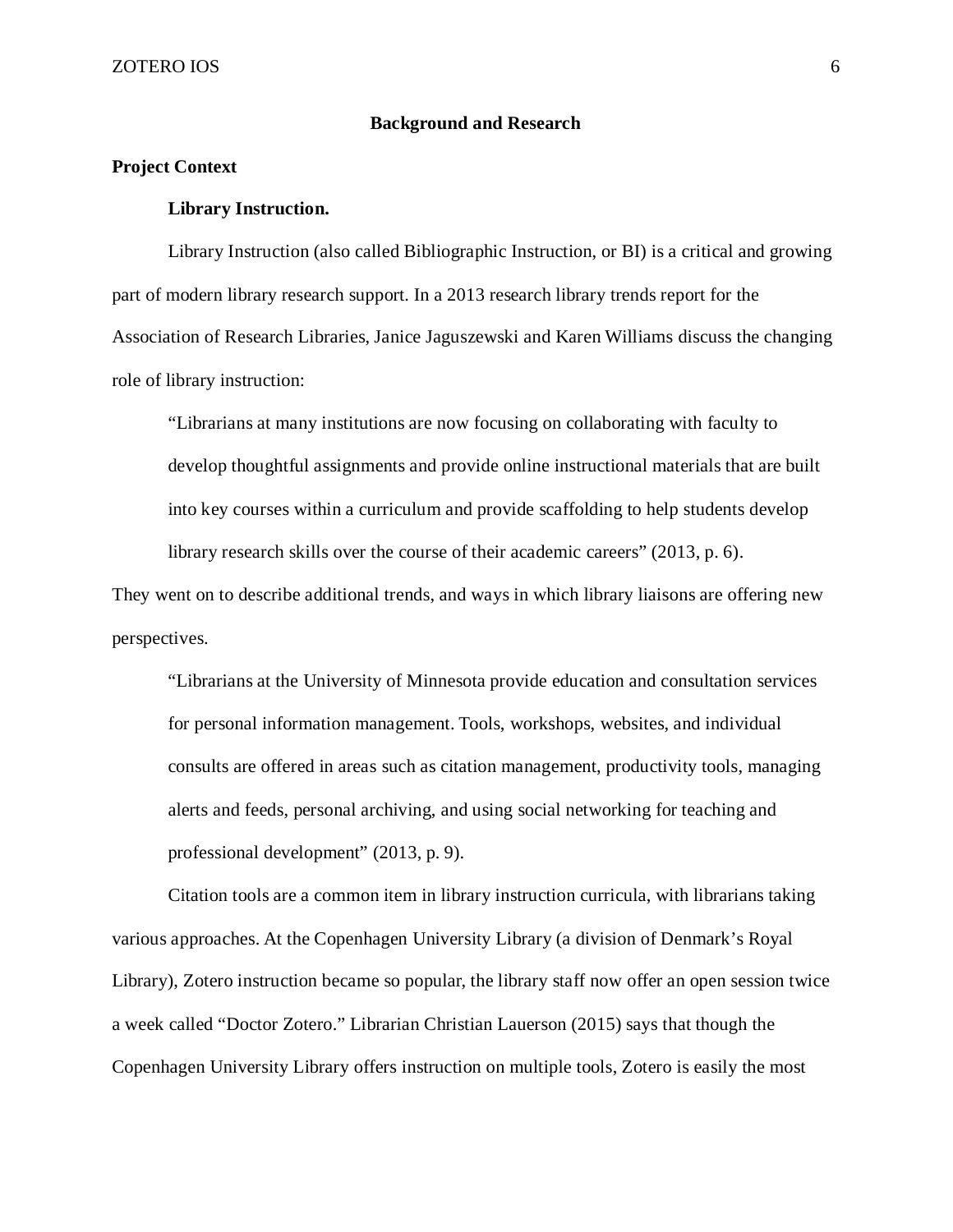popular. Rebecca Kuglitsch at University of Colorado Boulder goes so far as to claim that a creative use of Zotero group functionality to work with students can reduce the burden of inperson embedded library instruction by allowing librarians to use (with student agreement) Zotero's group functionality to oversee student research (2014).

### **The case for an iOS app.**

<span id="page-6-0"></span>It is easy to see the rise of mobile devices in the modern world. According to technology analyst and futurist Mary Meeker in the 2016 edition of her annual "Internet Report", the growth of the Internet is slowing year-over-year (2016). However, mobile browser use recently exceeded use from desktops for the first time.

"More users are accessing the internet from smartphones and tablets than from desktops for the first time ever worldwide, according to new findings from StatCounter Global Stats. According to the research, 51.3% of internet usage in October 2016 came from mobile devices, while 48.7% came from desktop access" (Forrest, 2016).

This follows signals from Google in early 2015 that searching from mobile devices was outpacing desktop searching (Google, 2015), and a comScore report in 2015 observing the significant acceleration of mobile use for purchasing. It is clear that information consumers expect to be able to access information of all kinds from any platform.

The EDUCAUSE Center for Analysis and Research (ECAR), a highly respected research organization in higher education, recently published their "2016 Students and Technology Research Study" (Brooks, 2016). ECAR conducted an online survey of college and university students, asking questions about importance of technology, its use, its effects, and their experiences. Over 71,000 students from 183 institutions responded (p.3). ECAR analyzed 10,000 randomly selected U.S. responses to produce these findings. Results indicate that while laptops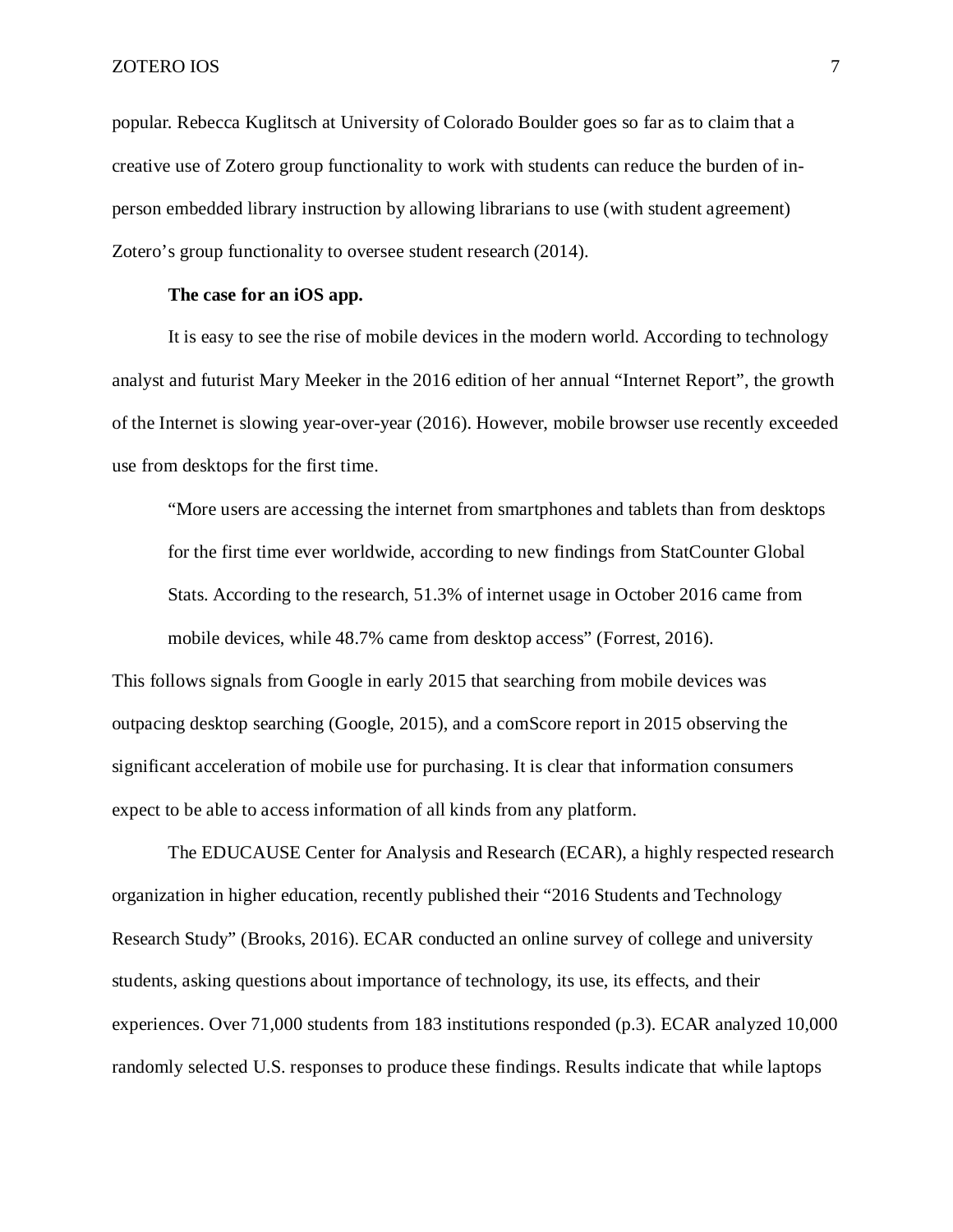are still of primary importance to students, and 93% own one, tablets and smartphones are both considered important and are used by students in courses at a level heretofore unprecedented in the thirteen years of the survey. Smartphone ownership is higher than laptop ownership, now at 96%, with tablet ownership at about 57% (p. 9). Furthermore, 52% of students also own all three types of devices (compared to 36% nationally) and less than 1% own no device (p. 10). In this report, the importance of mobile devices has stayed stable in the 40-50% range, but use of these devices in courses, particularly phones (up 9% since 2015), has substantially increased over time (p. 12). ECAR analysts speculate that lack of power or ability to perform all tasks is why laptops are still the most important by a factor of two. If true, this project has the potential to remove one such factor. The main findings also indicate that students who are using technology well are more engaged and that students strongly prefer blended learning (learning with both technology and human elements).

Meeker's report (2016) also shows a substantial lead of Android device sales over iOS device sales over the last few years with no sign of a change as the world approaches an apparent saturation point. In this case, it may seem counterintuitive to choose an iOS app over an Android one. However, there are two significant reasons that an iOS app is a more appropriate choice for this project.

First, an Android app is a much more difficult and expensive product to create and maintain. The conventional wisdom is that unless the audience is in some way (demographically, by Google platform, actions not possible on iOS, etc.) Android-based, a project with limited resources should start on iOS (Yarmosh, 2015). Android projects are said by experts to be more time consuming and more expensive. One development company has documented their projects requiring 40% more code and approximately 30% more time than the same project in iOS (Car,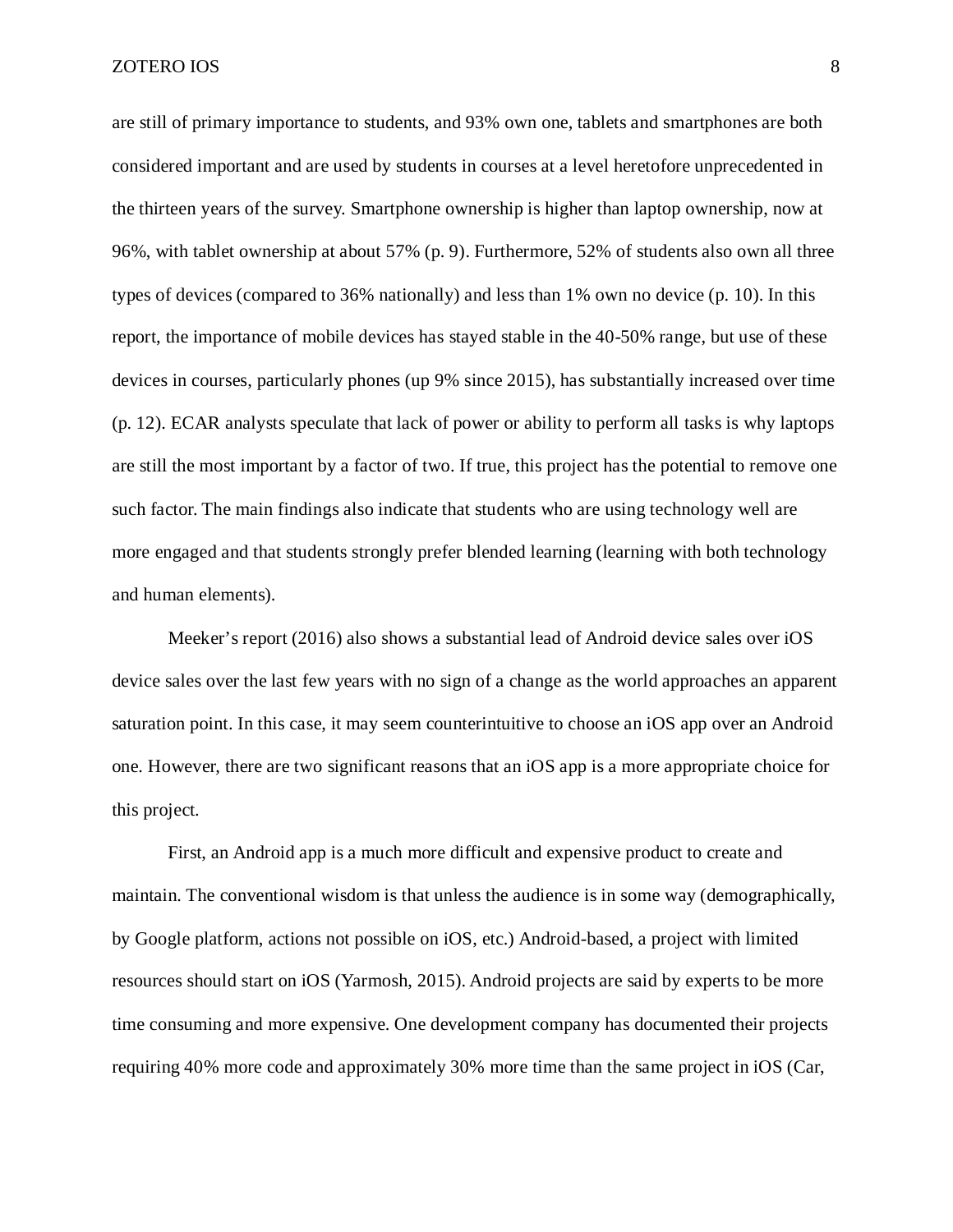2015). There are several reasons cited: greater amount of code, slower emulators within the development environment, a more manual layout process, and most importantly fragmentation. Android, unlike iOS, is considered to be an open platform; while a full distribution of Android software is not completely open source, the underlying operation system is. "'Android' can mean several things. It's an open-source operating system (AOSP), yes. But what most people think of as 'Android' complete with all the Google bits is only a partially open-source operating system" (How-To Geek Staff, n.d.). While Android holds a large market share, Android (like its open source predecessor Linux) is not just one thing but a family of similar distributions with certain core commonalities. Manufacturers vary hardware widely and both manufacturers and carriers can add their own software modifications and affect new version adoption. There are even several "official" stores for Android apps based on manufacturer, carrier, or your favorite retailer. To get operating system updates, new builds must be created for each phone and each carrier must agree to send them out "over-air," no simple task.

"Getting a new version of Android up and running on any device with different hardware requires a significant amount of additional work, and even more effort is needed to bring across proprietary code from chip-makers…The build process the needs to be tailored to the phone's hardware, and existing customizations need to be worked into the new version of Android without breaking anything" (Dobie, 2012)

The fragmentation of system versions, screen sizes, and other specifications is a challenge for developers.

"Android's open licensing can be a double-edged sword. Because of the wide variety of different devices and iterations of the operating system, there is a significant amount of fragmentation. When you build an Android app, you need to test it on several different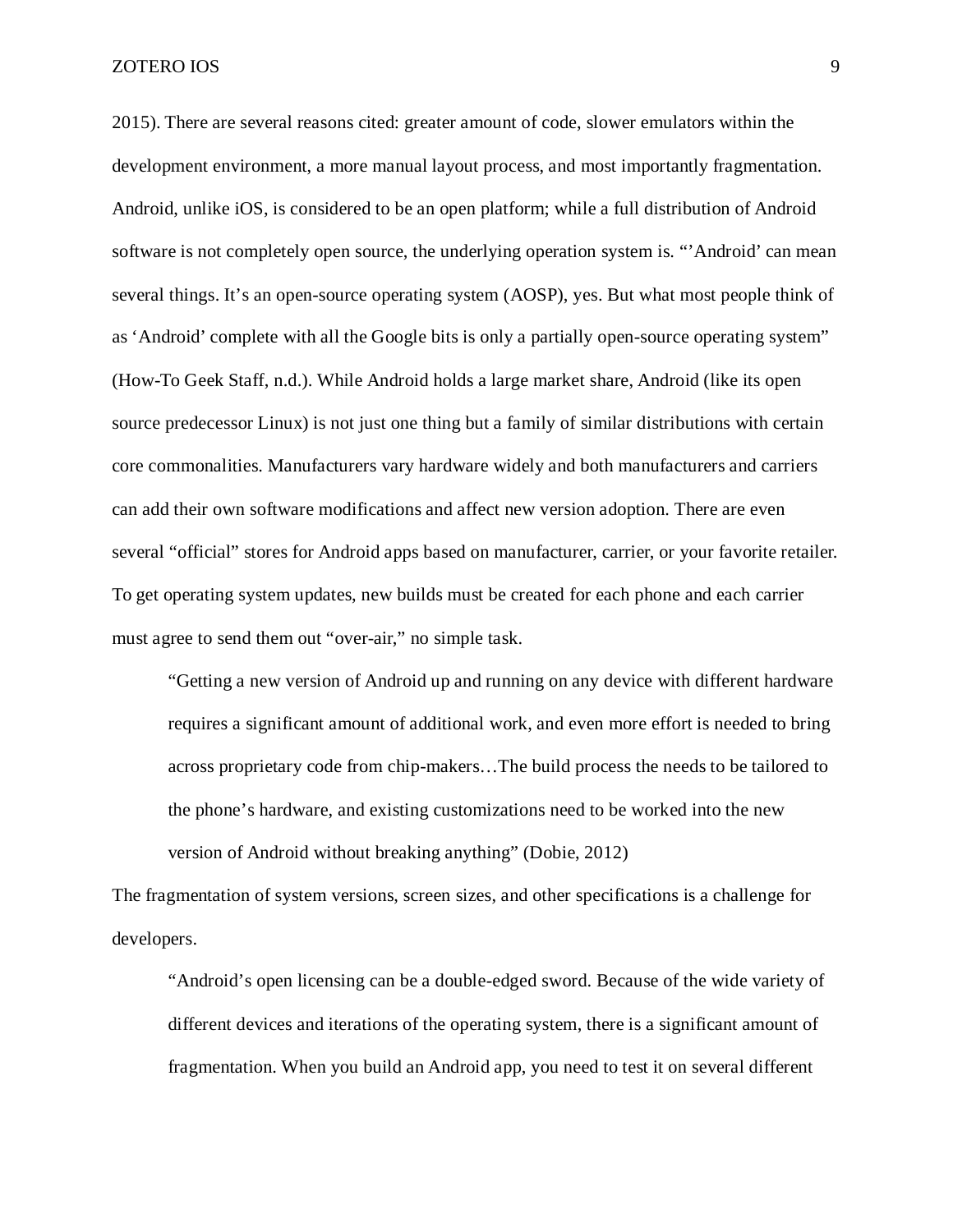devices to ensure that there won't be dependency issues between different versions"

| Version            | Codename              | <b>API</b> | <b>Distribution</b> |  |  |
|--------------------|-----------------------|------------|---------------------|--|--|
| 2.2                | Froyo                 | 8          | 0.1%                |  |  |
| $2.3.3 -$<br>2.3.7 | Gingerbread           | 10         | 1.2%                |  |  |
| $403 -$<br>4.0.4   | Ice Cream<br>Sandwich | 15         | 1.2%                |  |  |
| 4.1.x              | <b>Jelly Bean</b>     | 16         | 4.5%                |  |  |
| 4.2x               |                       | 17         | 6.4%                |  |  |
| 4.3                |                       | 18         | 1.9%                |  |  |
| 4.4                | KitKat                | 19         | 24.0%               |  |  |
| 5.0                | Lollipop              | 21         | 10.8%               |  |  |
| 5.1                |                       | 22         | 23.2%               |  |  |
| 6.0                | Marshmallow           | 23         | 26.3%               |  |  |
| 7.0                | Nougat                | 24         | 0.4%                |  |  |





Data collected during a 7-day period ending on December 5, 2016. Any versions with less than 0.1% distribution are not shown.



The degree of operating system fragmentation is a particular challenge, as demonstrated above. For reference, version 7 (Nougat) with 0.4% adoption was released in late August 2016 (Samat, 2016). In comparison, adoption of iOS 10, released in September 2016, is conservatively 63% as of November 29th per the Apple Developer site (n.d.). Analytics company Mixpanel estimates approximately 80% iOS 10 adoption with less than 5% of devices still using a version previous to iOS 9 (below). Typically, mobile developers are asked to build solutions supporting particular platform versions. For iOS, this is typically limited to the two most recent versions; for Android it is commonly as many as four or five versions going back several years and limiting severely the functions developers can use (Pearlman, 2016). This, combined with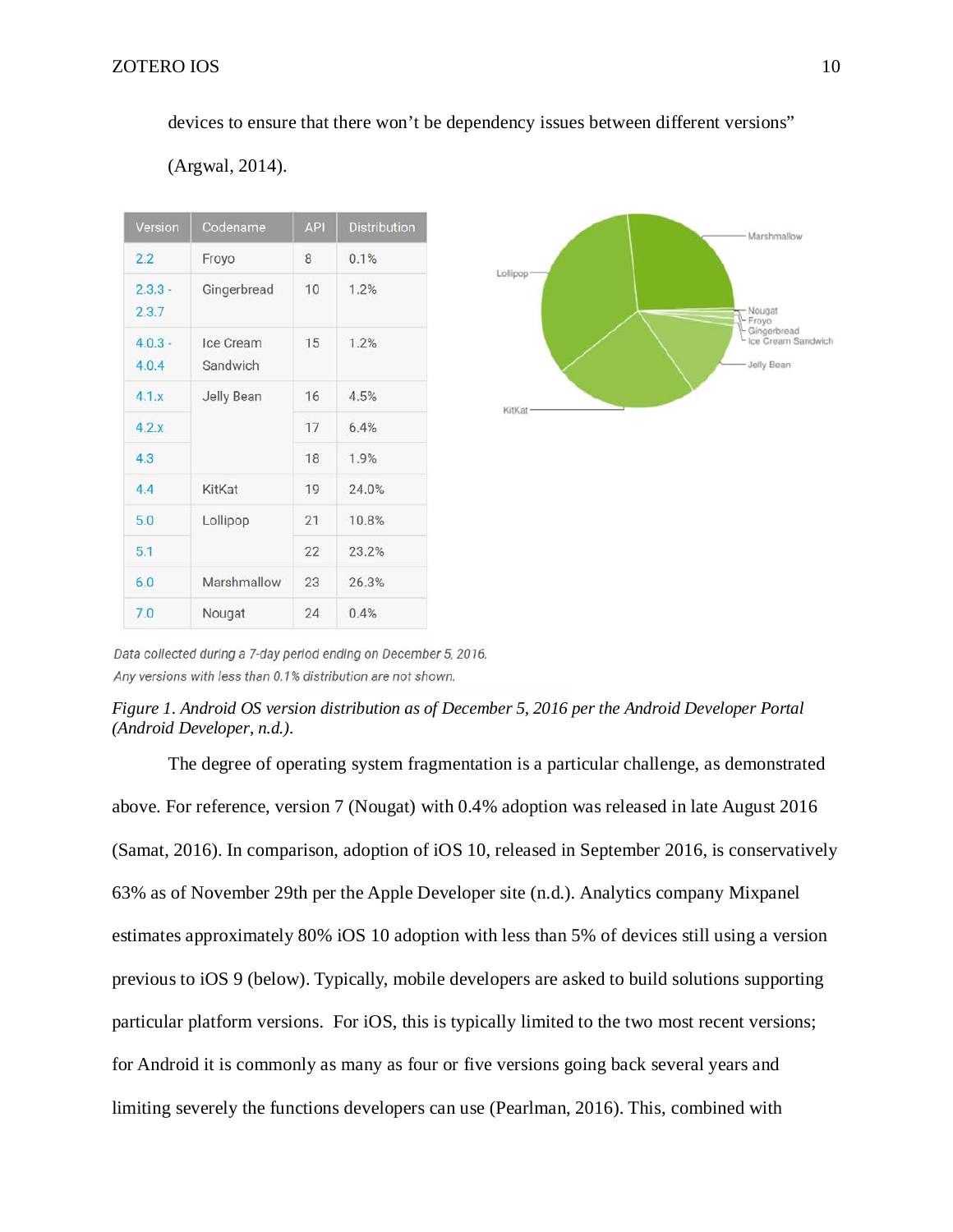Apple's complete end to end control of the product (the consistent and limited product line, their complete control of the development tools and APIs for application on their own products, and even the sales and deployment process) minimizes fragmentation issues and significantly simplifies the development and delivery of apps for the iOS platform.



### *Figure 2. Mixpanel iOS adoption report as of December 6, 2016 (Mixpanel, n.d.)*

Second, and more significant, is the dominance of iOS in the small college sphere. According to developer and technology pundit Ken Yarmosh, "Android currently has the largest global platform share, with a particular prominence in lower income areas and developing nations. Comparatively, iOS users typically have higher income, higher education levels, more engagement, and spend more per app" (2015). Given these demographics, one might expect students attending smaller, elite institutions to lean toward iOS as either they or their parents often fall into these groups.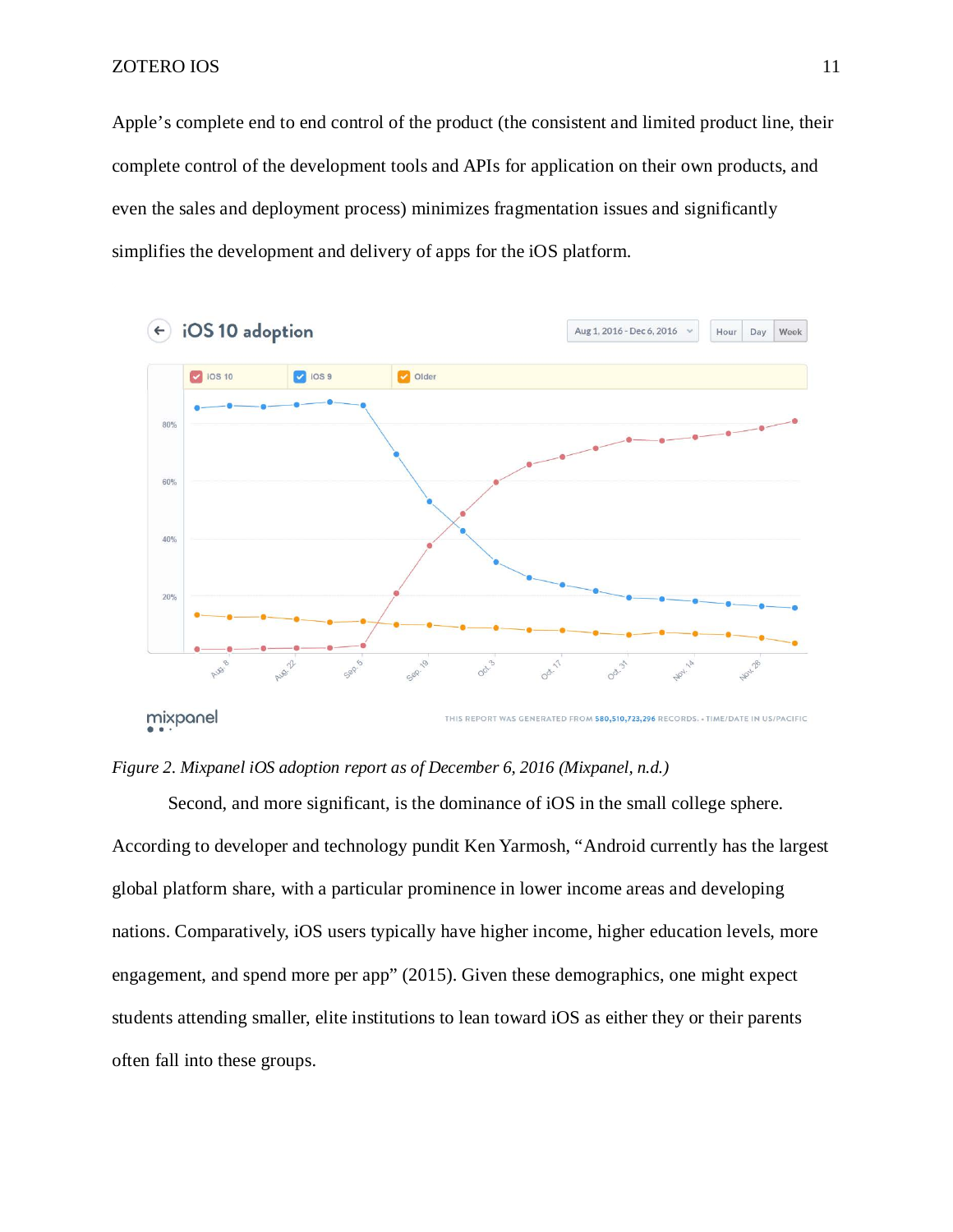Network data from small colleges provides a very different picture of device usage than the worldwide numbers. In the month of October 2016 at Bryn Mawr College, network data shows 10,218 individual devices attaching to the network; 4,016 of those devices were running iOS (approximately 40% of all devices). Android was represented by only 987 devices (approximately 9.5%). While mobile device counts are surpassing desktop counts on the Bryn Mawr campus as they are globally, iOS is clearly the dominant mobile platform.

In the interest of ensuring that this trend is reflected at other institutions and that an iOS app is the choice that will benefit the most users in the small college community, other colleges were surveyed. Requests for similar data from peer institutions via the Consortium of Liberal Arts Colleges email list and the EDUCAUSE Small Colleges Constituent Group list yielded ten responses drawn from student surveys, and system and network data. Additional institutions answered and indicated either that they did not track these statistics, or that they were not willing or able to share. While the pool of responses was small, each and every result submitted indicates iOS dominance over Android at a ratio varying from 1.5:1 to 15:1 with the most common results clustering between 3 and 5 to 1. As Bryn Mawr's data is consistent with the submissions received and lies near the median, it is likely Bryn Mawr's longer term trends in this area are representative (see Figure 4).

#### <span id="page-11-0"></span>**Citation Management Tools in the Market**

Citation management is critical to research writing. Students and faculty have consistently adopted citation management software as technology has become more embedded in academic research and everyday use, especially the move of many resources to online databases and journal stores such as JSTOR (JSTOR, n.d.).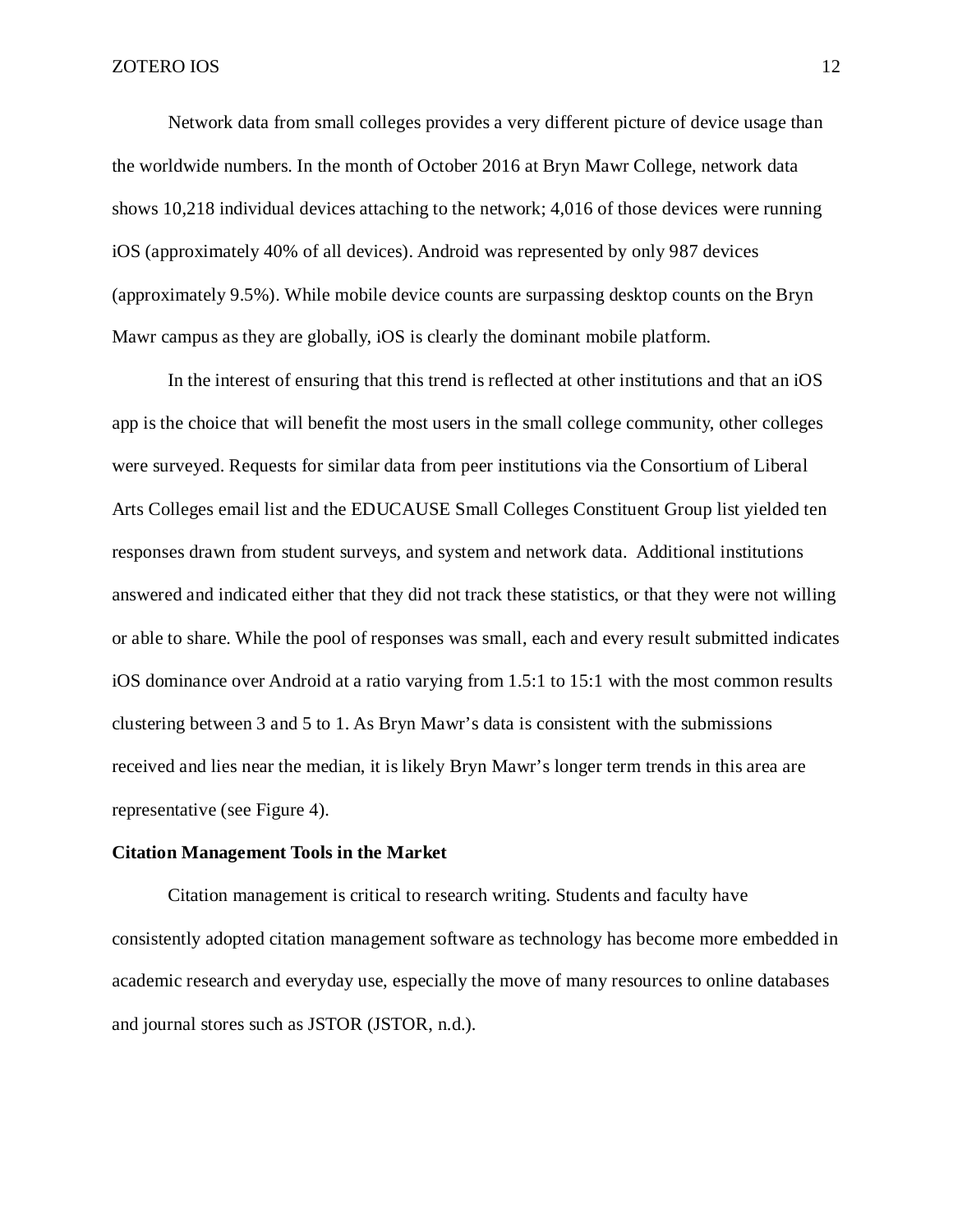EndNote is a longstanding product and the industry leader in this area. Although EndNote Basic (a limited, web-based product) is free, the full product retails at \$249. Student pricing varies by retailer, between \$80 (Citation Manager Team, n.d.) and \$120 ("Endnote X8", n.d.). The full version of EndNote is full-featured to support writing not only papers and articles but books, presentations, and reports on major studies and as a result more complex.

Mendeley is the major free competitor to Zotero, though it has a purchasable "Institutional" version with more features. It too has a desktop client, online tools, and some browser integration. Mendeley had been growing in popularity since its launch in 2008, but was acquired by for-profit academic publisher Elsevier in 2013 (Lunden, 2013). Elsevier, the publisher of many top journals, is a contentious corporate entity in the academic world. While Elsevier journals provide academics with much-needed prestigious publishing opportunities, the company is often accused of price gouging and unfair practices. One example is a 2012 boycott by thousands of scientists, refusing to publish work in journals with prices so high that their work could not be easily accessed (de Vrieze, 2012). In the same year, Harvard University openly stated that they could not afford Elsevier's prices (Sample, 2012). They and other libraries ended up cancelling regular subscriptions and going to alternative models. The rise and growth of various Open Access movements at research institutions is related to this issue.

"Open Access offers a viable solution to the serials pricing crisis. Widespread open access will ensure that libraries can provide access to *all* journal publications needed by their constituents. As well, libraries will be able to cancel the financial support they provide to journals (through institutional memberships and other methods) without the risk of losing access to essential publications" (OASIS, n.d.).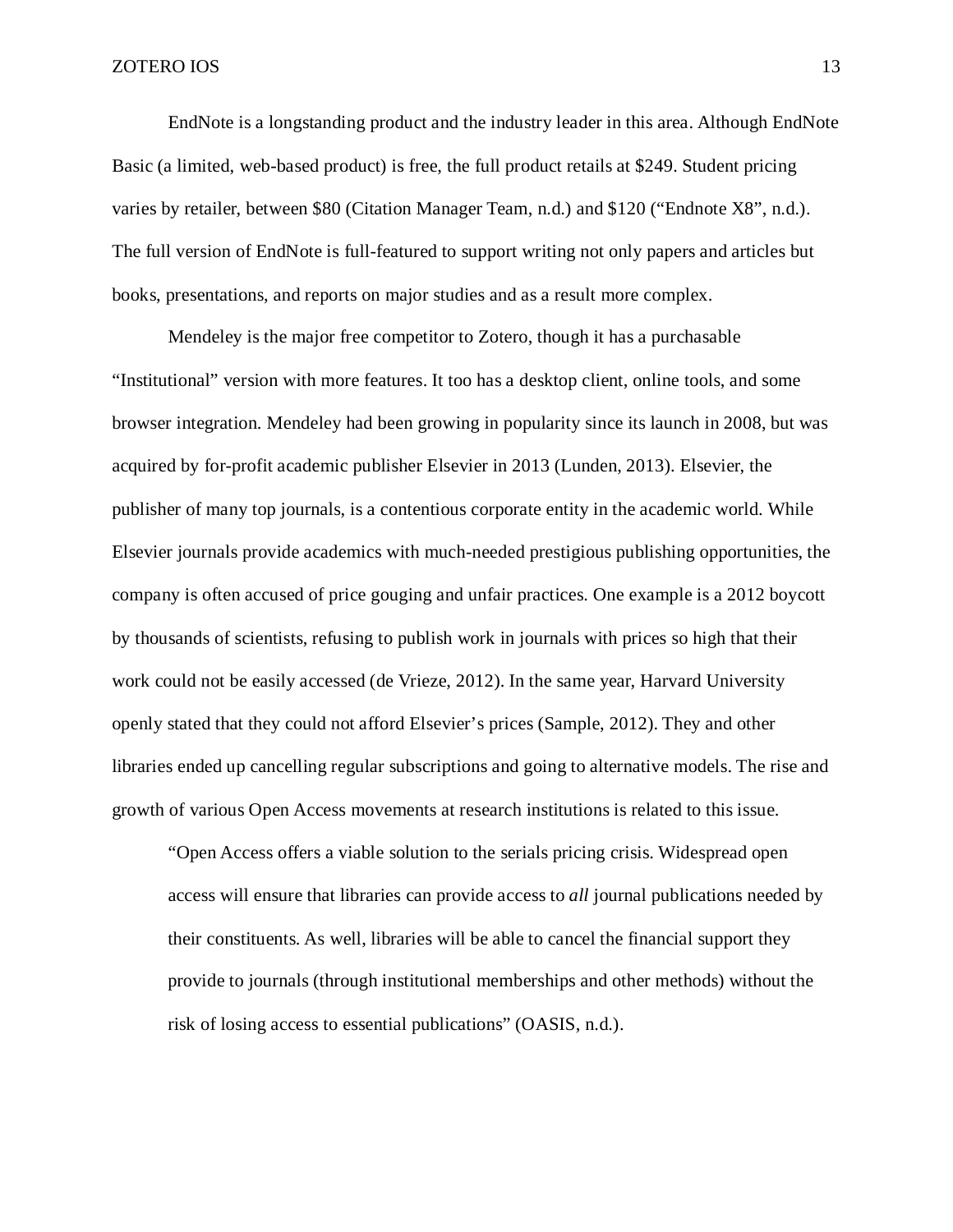Elsevier's reputation of high prices, closed access and paywalls or tolls, makes academics and librarians interested in keeping access free wary of adopting any Elsevier offering, including Mendeley. While other web-based tools exist (some free, others available for purchase or subscription), Zotero is the only open-source non-profit, full-featured (with automatic discovery, groups, maintaining and managing multiple libraries, exporting in multiple formats, etc.) option, and (as stated previously) the only tool which automatically discovers citation data.

### **Mobile options.**

<span id="page-13-0"></span>Both EndNote and Mendeley offer free mobile options. Mendeley has both a universal (iPad and iPhone capable) iOS app and an Android version, while EndNote offers only an iPad app. Both sync library content with free web-based accounts. The EndNote experience on the iPad is smooth, using an internal browser to facilitate creating web-based references as well as managing existing citations. The information capture from the browser is lacking compared to Zotero, and requires substantial manual data entry. The Mendeley apps allow only manipulation of existing library items, though the tool does allow PDF markup and includes a send-to option from the browser (which could not be made to function in testing with Safari in iOS 10).

Zotero maintains a mobile-accessible version of the Zotero web tools, and a Zotero bookmarklet is available. The web tools allow manipulation of the library, but with you the drag and drop friendliness of a native client. Similarly, the bookmaklet is difficult to set up and not user-friendly. There are also a few third party tools such as PaperShip, a free app for iOS which syncs with a Zotero or Mendeley library and allows management of that library. It also has the ability to search certain pre-defined common research resources such as JSTOR, Google Scholar, and Science Direct. However, one cannot easily add browser-based content or any resources outside the pre-defined databases without manual entry, and there is no way to export a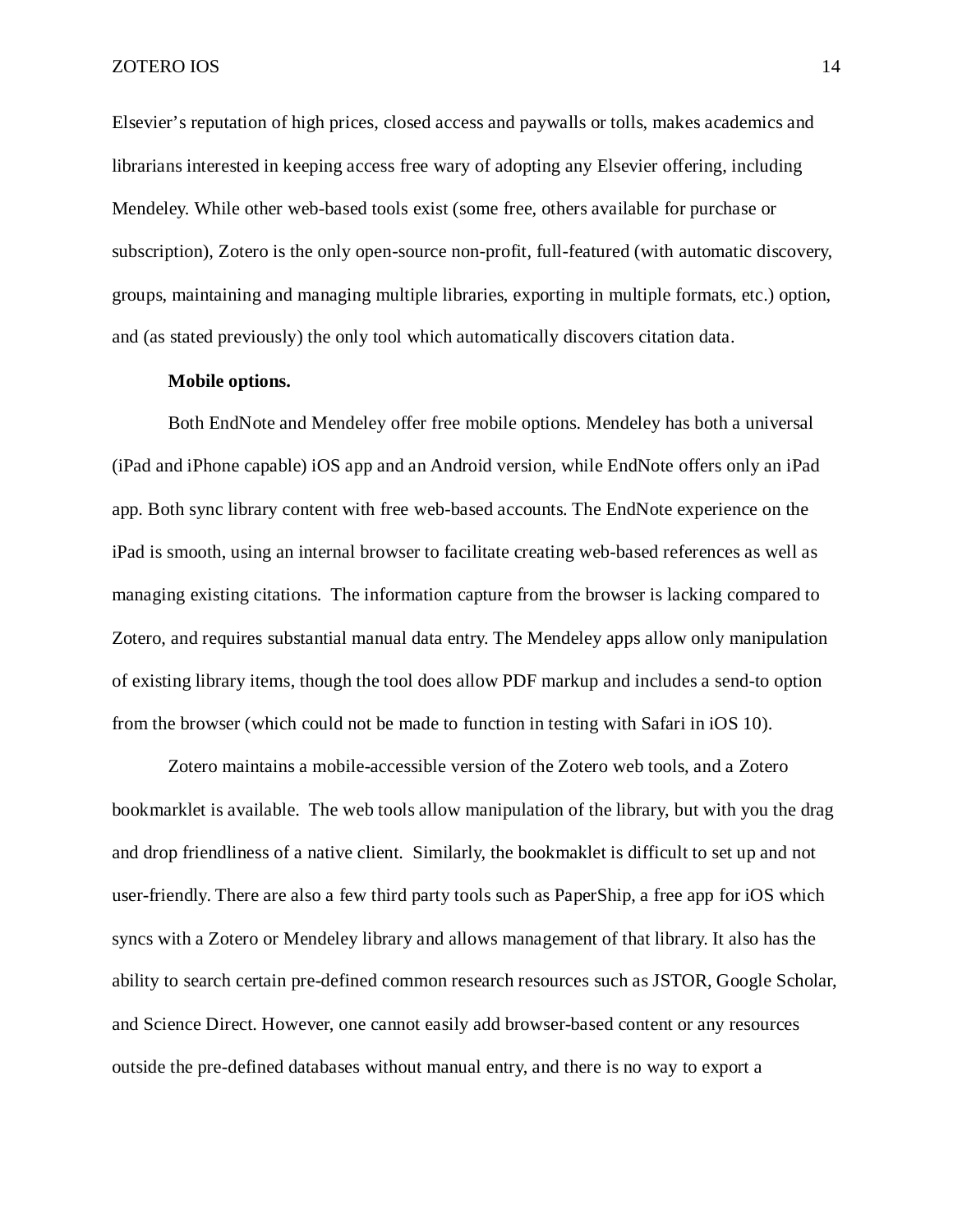bibliography in a common citation style from this app. ZotPad is another app with limited functionality; presently it can read and write Zotero citations (originally it was a viewer only), but it has not been updated in some time. A few other apps also exist which perform one or two functions. Limited market options place significant limitations on the user experience and the mobile citation management capability.

### **Business Analysis**

<span id="page-14-0"></span>Add more of scratch here?

### <span id="page-14-1"></span>**Assumptions and Dependencies**

This entire project is dependent on the continued existence of Zotero and its associated open API and the continuation of its open source status. At this time, there is no reason to believe that these will change as Zotero has a home and a major university and continuing funding:

"Zotero is a production of the Roy Rosenzweig Center for History and New Media at George Mason University and the Corporation for Digital Scholarship. It has been generously funded by the United States Institute of Museum and Library Services, the Andrew W. Mellon Foundation, and the Alfred P. Sloan Foundation" ("Zotero: About", n.d).

The success of the project also depends on the ability to secure funding and sufficiently skilled resources as discussed below.

While there are many advantage of working within the Apple infrastructure, there are also risks. The success of this project assumes that Apple will not significantly change development, review, and testing infrastructure and that this project will remain within Apple's acceptable scope. Other factors of working with Apple are details in the Risks (below).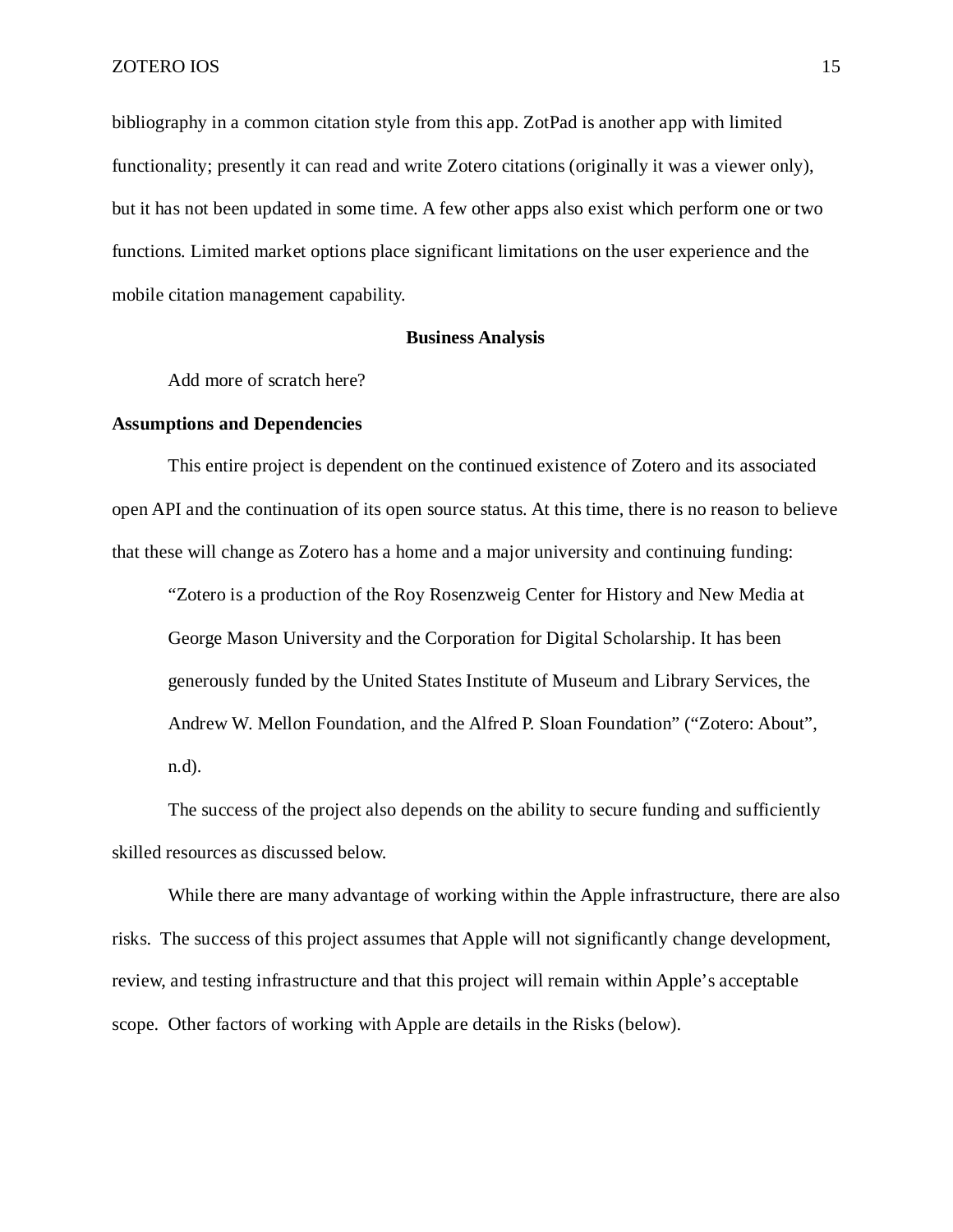# <span id="page-15-0"></span>**Requirements**

The concept for this project is to deliver an experience on iOS (both iPhone and iPad) that is substantively equivalent to the best available Zotero experience, the Zotero Firefox extension. In order to do this, the iOS solution must have the following features:

- Support on iOS 9 and newer including all compatible iPhone and iPad models
- Ability to log in to an existing Zotero account, secure and transit credentials securely, and provide a link to account creation and recovery (as allowed by Apple)
- Ability to sync the user's local Zotero library with the Zotero server
- Ability to view, manually create, edit, and delete Zotero citations including changing the citation type per Zotero's pre-defined types
- Ability to add a citation by lookup of ISBN, DOI, or PMID
- Ability to create, modify, and remove collections and sub-collections; ability to copy and move citations from one collection to another
- Ability to view and manipulate Duplicate Items, Unfiled Items, and Trash folders
- Ability to index PDF files
- Ability to select and export Zotero citations to a bibliography based on common citation styles (APA, MLA, Chicago, etc.)
- Ability to attach a file, link, note, or tag to an existing citation
- Ability to add related citations to any citation
- Ability to search citations across all fields and tags
- Ability to view any snapshot; ability to open web-based sources directly in a web browser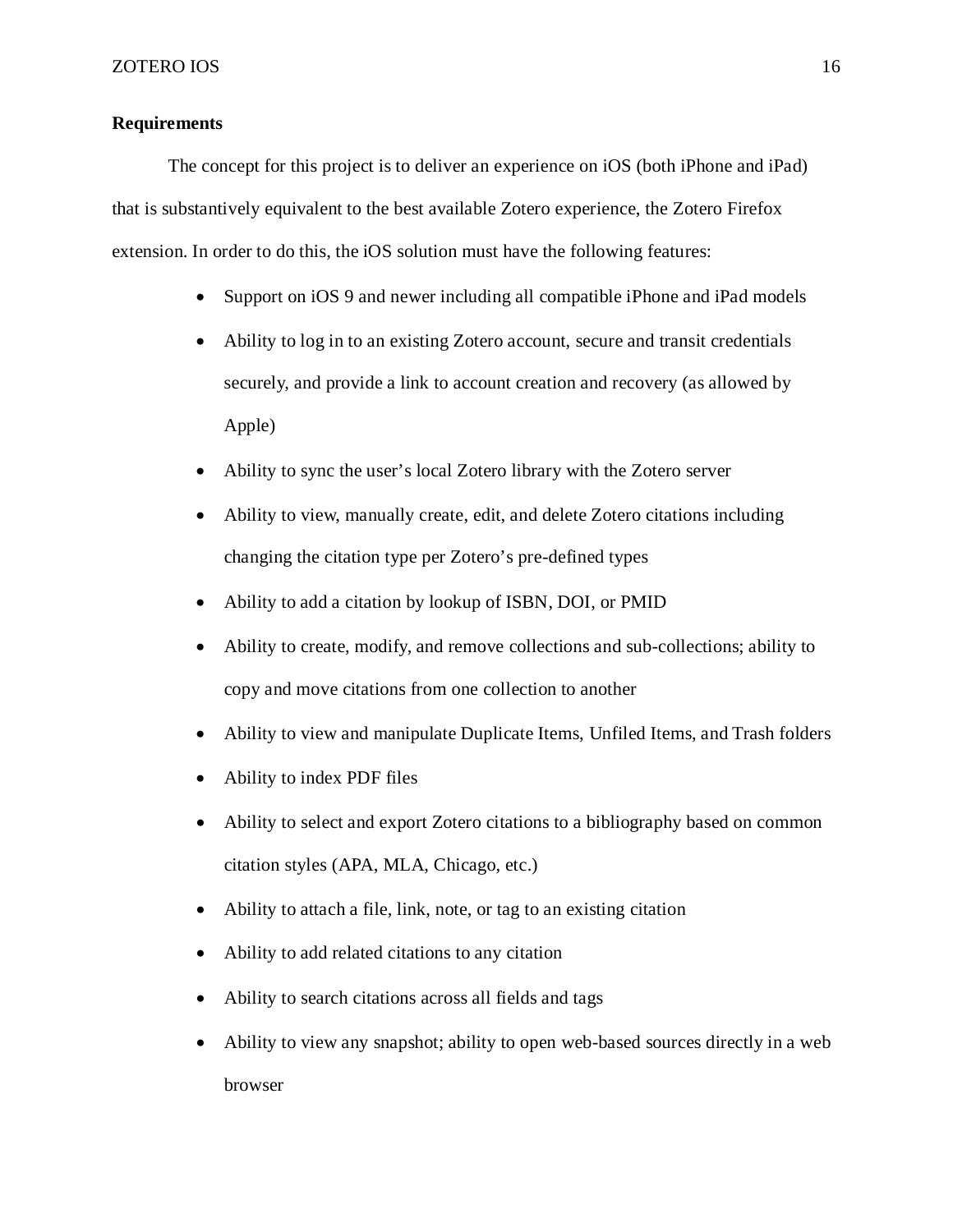- Ability to automatically create a citation from a web-based resource using Zotero's unique data identification methodology
- Automatic creation of a snapshot when creating a web-based citation
- Ability to create a parent citation record to a PDF or other file
- Ability to scan a PDF for metadata and populate that data into a parent citation for the PDF file
- App must support Zotero group functionality
- App must be developed using industry security and app development best practices
- All data must be encrypted in transit and at rest on the device
- Ability to protect access to the app via a PIN or Touch ID on capable devices
- Side by side library and web browser views on capable devices
- Adherence to all Apple App Store Review Guidelines

For the initial release, advanced search, library and cross-ref lookups (a recently added feature) will be considered "nice to have" and not required for acceptance. Future enhancements may include features not included in the Firefox extension such as PDF/attachment markup, ability to scan ISBN barcodes, and ability to store camera images of pages as notes.

This project also has some non-technical requirements. First, the published app must be free of charge and available on the App Store. Second, in keeping with the Zotero project itself and the spirit of community, the code for this app will be maintained as an open source project on a site suited to hosting such projects using industry-approved version control practices and software.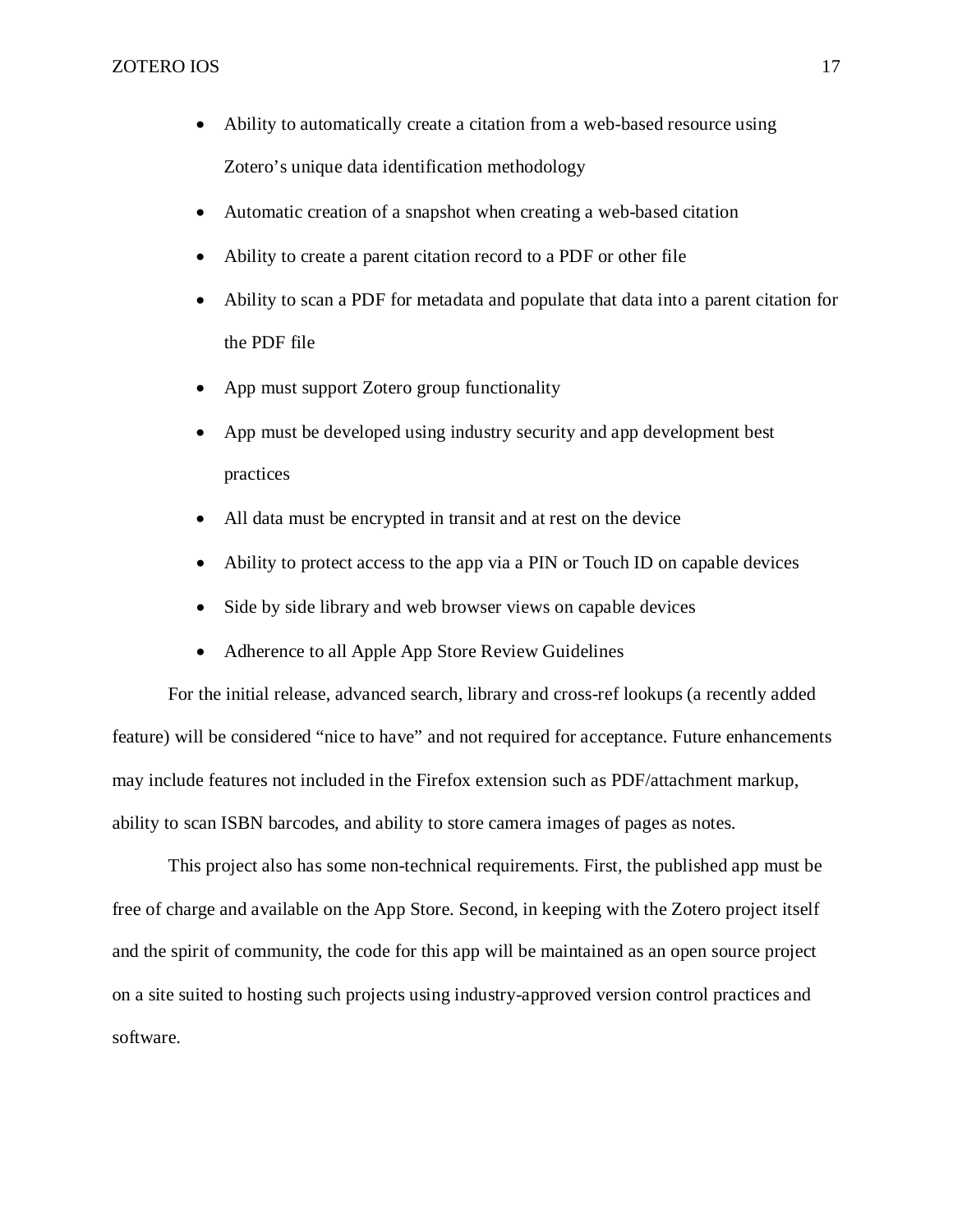# **Key personas.**

<span id="page-17-0"></span>Personas can help the team meet the needs of key user archetypes. These are common usage patterns based on the experience of LITS.

- **Alicia** is a typical Bryn Mawr senior writing her undergraduate thesis. She is primarily writing on her laptop, but would like to be able to make citation notes while in the library stacks with her iPhone. She also sometimes has a thought when she is in a lounge or dining hall and if she performs a search on the spot, she'd like to be able to easily record the resources she finds and be able to get back to them from her computer when she returns to writing.
- **Briana** is a second year student who has come to college with an iPad Pro as her primary computer. She is in a class where the professor is asking her to do a lot of current events related writing. She wants to be able to easily manage citations from online sources like newspapers and magazines and wants the process to be as automatic as possible. She has no interest in lab computers as she prefers working in a quiet space and wants to do it all from her iPad, and she doesn't see any reason the experience should not be smooth and equivalent to what other students have on their computers. She wants to save the resources, note quotes, tag everything for easy searching, and keep each week's work in a separate collection. Exporting the references for use in Word or Pages should be easy and she will need APA formatting.
- **Cassie** is a humanities professor writing her first book. Her colleagues say she should use EndNote, but she is trying to conserve every cent of her limited funds, and she is not sure she needs all those features. She used tools like Zotero during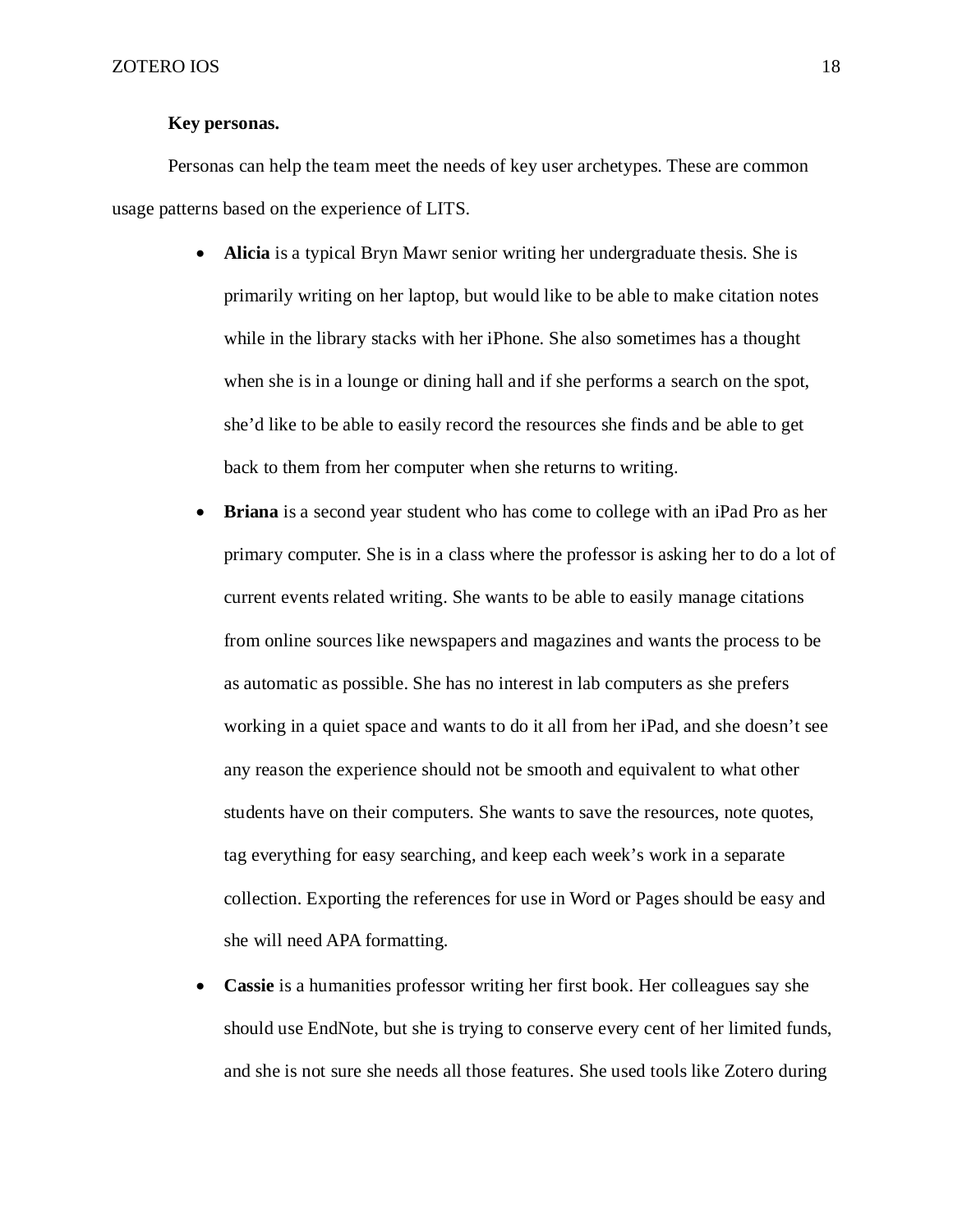graduate school and feels it should support her needs. Her research requires heavy travel and she's trying to work off of her iPhone 6s Plus as much as she can, but when she gets back she's going to use both her home and office computers to write. The publisher requires the Elsevier Harvard citation style.

### <span id="page-18-0"></span>**Technical Feasibility**

Zotero publishes and documents an extensive open API meant for both their own use and for projects like this one ("Zotero Web API v3", n.d.). The API has framework to support the required features and will enable the connection of the iOS app to Zotero's servers (above). Per the existing App Store Review Guidelines, Apple presently allows the techniques described in the technical approach (below) and tools exist in the iOS development infrastructure to make effective use of the API (Apple, Inc., n.d.). As such the project is technically feasible.

### <span id="page-18-1"></span>**Resources and Funding**

The resource estimates in this project are based on previous Bryn Mawr LITS projects and the educated estimates of Senior iOS Developer Craig Pearlman (2016). Pearlman is a software engineer and software architect with over twenty years of development experience, of which the last four years have been exclusively iOS and has a good working understanding of the Zotero product. The required resources for this project are as follows:

- Apple Developer Program membership (Bryn Mawr's existing membership can be used at no additional cost).
- One MacBook Pro for development (can be drawn from existing LITS technical use pool).
- A minimum of two test devices for development, one iPod Touch or iPhone (no service required) supported by iOS 9 at minimum to simulate iPhone form factor,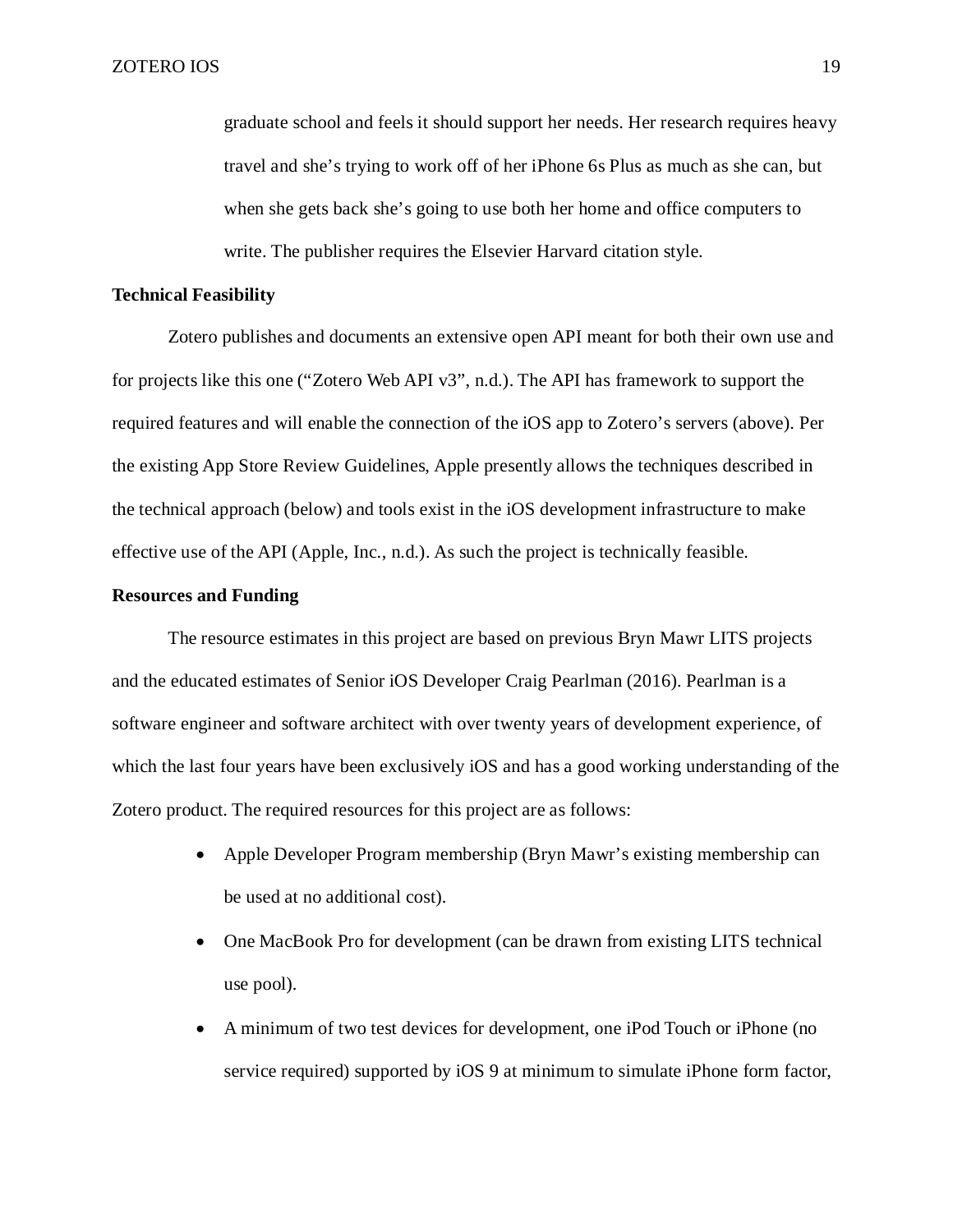and one iPad of iPad Air 2 class or newer (can be drawn from existing test and loan pools). Group testing will require more devices and can use the LITS Educational Technology iPad pool which is typically used for bibliographic instruction applications.

- Time from multiple individuals
	- o Approximately 15-20 hours per week for one year from one entry level developer (intern) for design, development, and documentation. If an intermediate to senior developer were to be secured, this time would reduce to approximately 250-350 total hours (Pearlman, 2016).
	- o An average of one to two hours per week from existing Bryn Mawr or Tri-Co research librarians acting as sponsors and product owners. These individuals will be consulted on the development of stories and epics for the development effort and will review features for completion.
	- o Dedication of time during course-embedded library instruction for demonstration and testing (approximately one to two class sessions per course). Students in these courses with iOS devices will be asked to use these devices in their research and provide feedback.
	- o Creation of an online feedback form and an assessment strategy. Data collection can be facilitated through existing tools (Wufoo, Qualtrix, or Office 365 Forms) and can be designed and implemented by the LITS supervisor.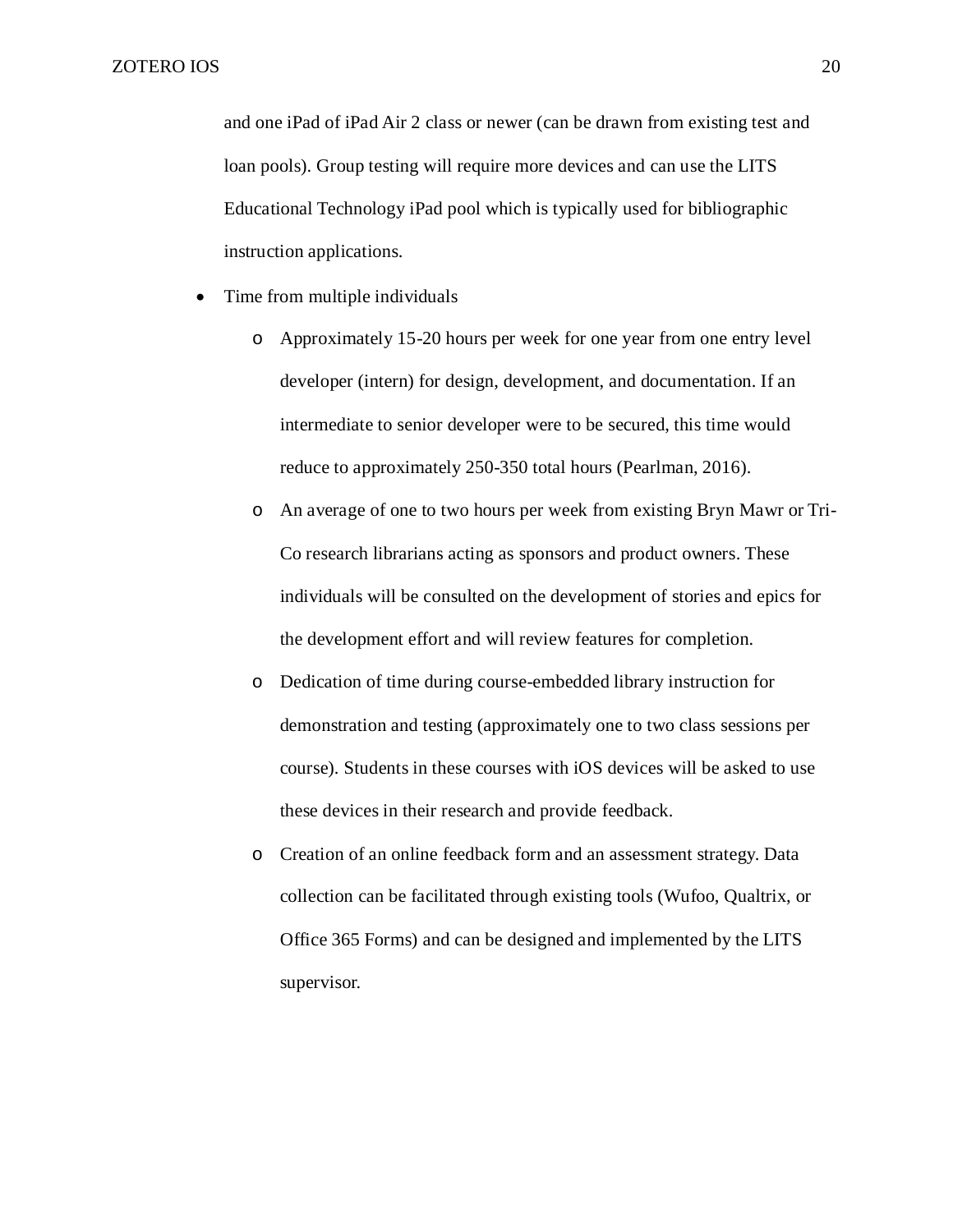- o Approximately 2-3 hours per week on average of existing LITS professional staff time for one year to guide and mentor developer, manage project, and manage feedback and assessment.
- o 60 hours of an outside senior iOS professional's time to assist with architecture, design, development, subject matter expertise, and intern mentoring (\$15,000, est. based on \$250/hr consulting rate). This is required both for successful project completion, and for the greatest possible professional growth and learning experience of the intern in keeping with LITS philosophy on internships.

At present, Bryn Mawr has a unique opportunity. Typically, a liberal arts college does not have the resources to prioritize this kind of project. Bryn Mawr College is currently the recipient of a three year Mellon Liberal Arts in the Digital Age grant which supports two full time educational technology interns (recent graduates) each year ("Mellon Liberal Arts", n.d.). This project is within the mission of this program and intern time can be used toward a project like this one. Although the program is scheduled to end in 2017, at this point the internal expectation is that LITS will be able to keep these interns and extend the Blended Learning program of which they are part. At the time of this writing, there appears to be sufficient skill and availability of prospective interns, but not all project proposals are yet in (see Risks, below). The dollars for the outside research can be funded by this grant, or by LITS directly; the Educational Technology and Client Services budgets both have sufficient discretionary dollars to support this modest cost. Bryn Mawr LITS can afford to dedicate the other time and resources identified above.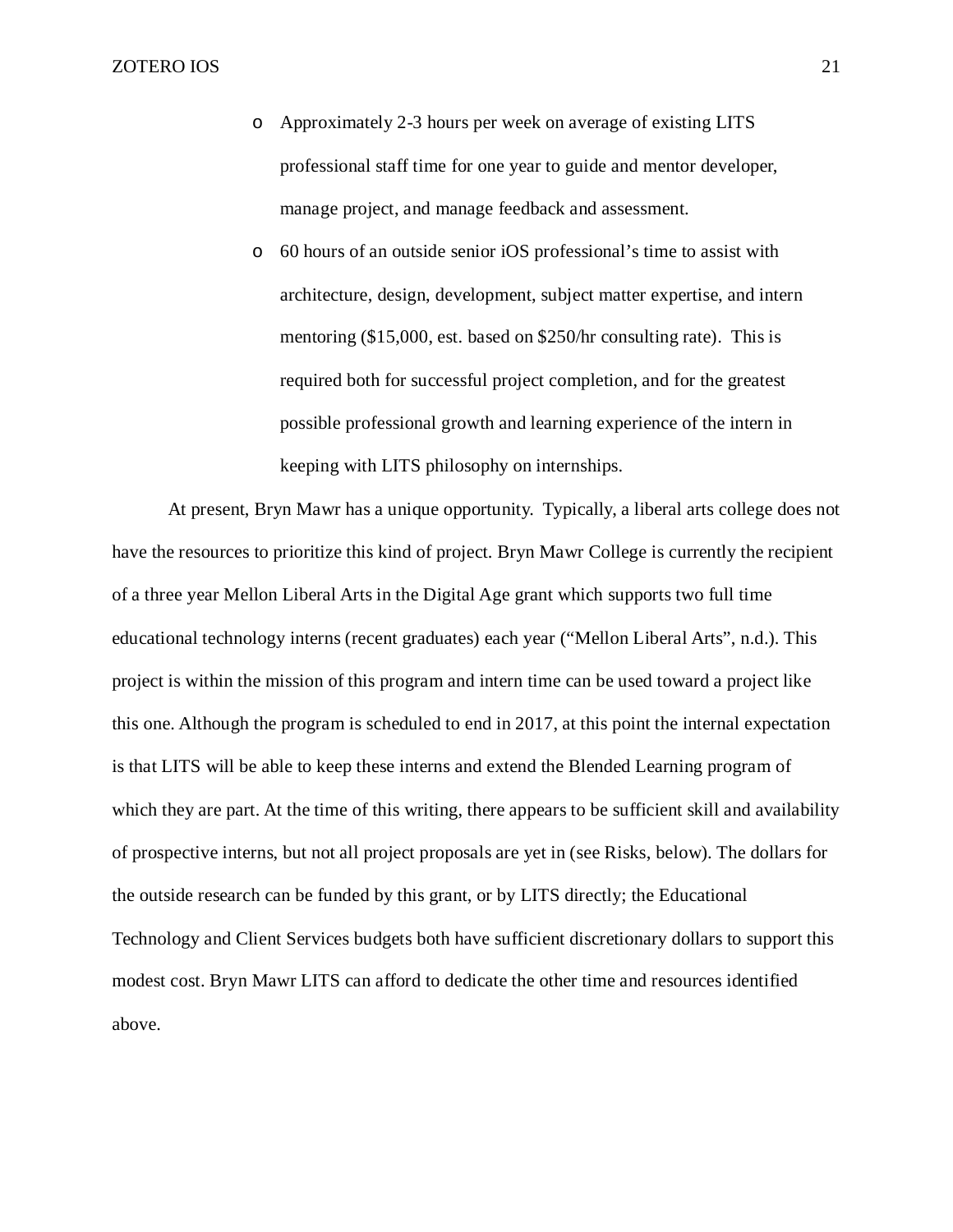There is no cost recovery for this project other than grant and/or internal funding. This app is intended to be offered free of charge. Rather than being revenue-generating, this is a mission-oriented project delivering benefits to student and faculty research.

The initial version of the app should be considered a live pilot. The issue of ongoing funding will be open until after the app is launched and its usability, usefulness, and adoption is assessed. If the app is deemed to be usable, useful, and adoption occurs at a reasonable rate, the associated LITS staff will look for ongoing funding or possibly collaborate with Zotero to allow them to take over maintenance. Ongoing development costs depend on the complexity of the final product and Zotero's rate of change, but will likely be 40-50 hours per year (Pearlman, 2016). Possible sources for ongoing funding are LITS and/or Tri-College budgets, turning the project over to Zotero, or finding a foundation or Bryn Mawr donor willing to fund a project's success over time.

### <span id="page-21-0"></span>**Risks**

The overall effect of this project's potential failure is minimal considering that it is exploratory in nature and there are no external pressures to complete it. There is no loss of dollars, function, or ability to continue to function, only a small potential for reputation loss. The following are the significant risk factors to the success of the project:

- The greatest risk of this project is that, despite the worthiness of the goal, funding (or resources from existing funding) will not be approved.
	- o While this project fits within the Liberal Arts for the Digital Age grant, this project is competing with others for resources. If too many quality faculty projects are proposed before the proposal deadline, it may not be possible to prioritize this project and a secondary funding source will need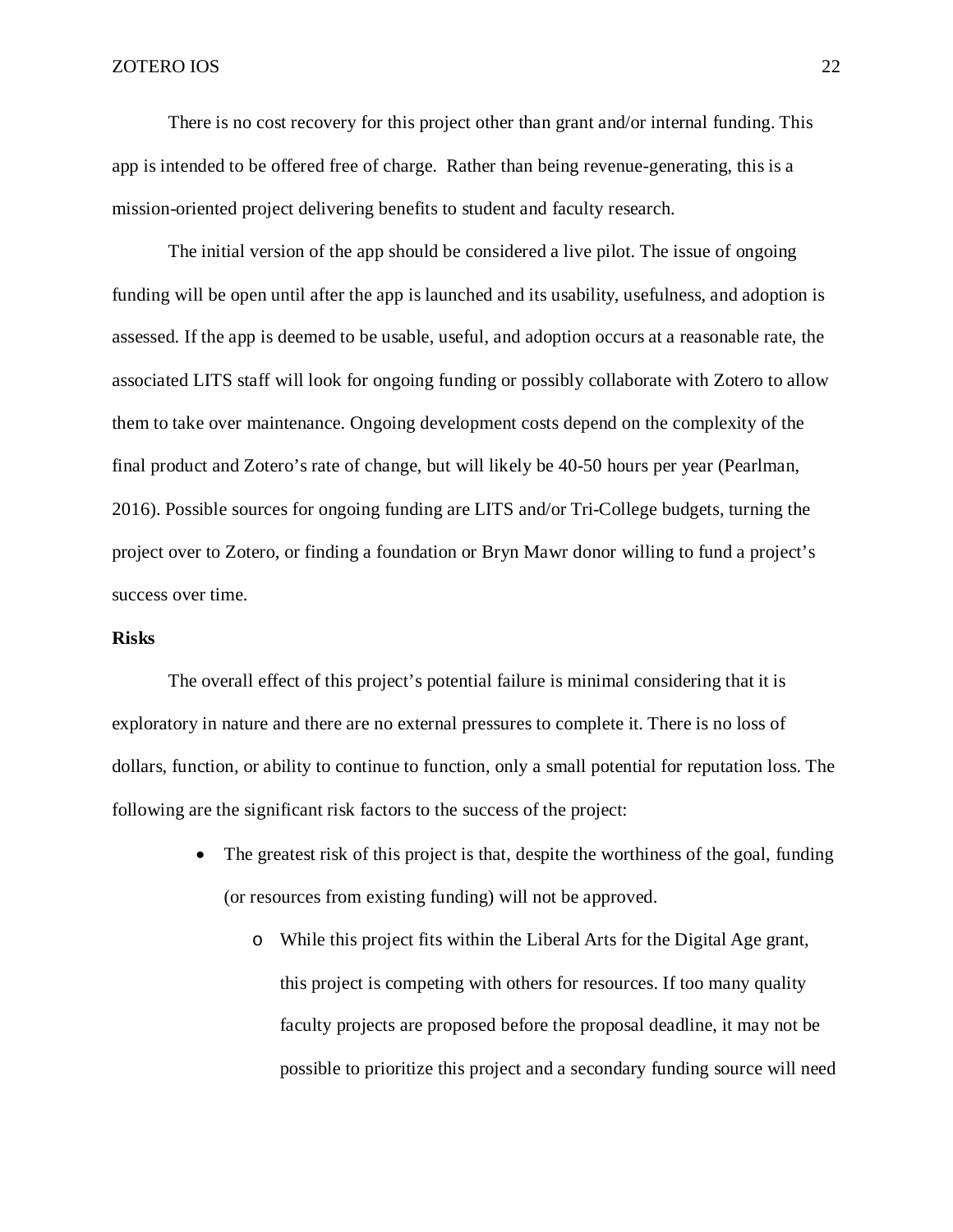to be secured. If this occurs, the project must be dropped or delayed while funding is secured via other grant opportunities.

- o Other likely sources are the Andrew W. Mellon Foundation's grants for Liberal Arts Colleges ("Liberal Arts Colleges," n.d.) or the Institute of Museum and Library Services partnership with the National Endowment for the Humanities for funding Digital Humanities Advancement Grant projects (IMLS, 2016). If the team does need to secure a new grant, timelines will vary. Grant issuing organizations issue funding on different schedules and this period will be outside the control of the product team. Because there is no hard deadline and the continuation of the project depends on the grant, the development phase of the project will be on hold until funding is secured.
- o The project plan will have to take into account this flexible timeline when it comes to project resources. Other than building in flexibility, there is no potential mitigation strategy.
- The proposed development model depends on the ability to attract interns from Bryn Mawr or within the Tri-College Consortium who are interested in app development and have some pre-existing foundational skills. The time estimates laid out above take into account that the intern will not be a professional and will not only need to develop skills, but will be slower and need more guidance. However, if LITS is unable to attract an applicable intern, the project must be dropped, delayed, or rescaled for professional development (a much more expensive alternative). All three schools have computer science programs and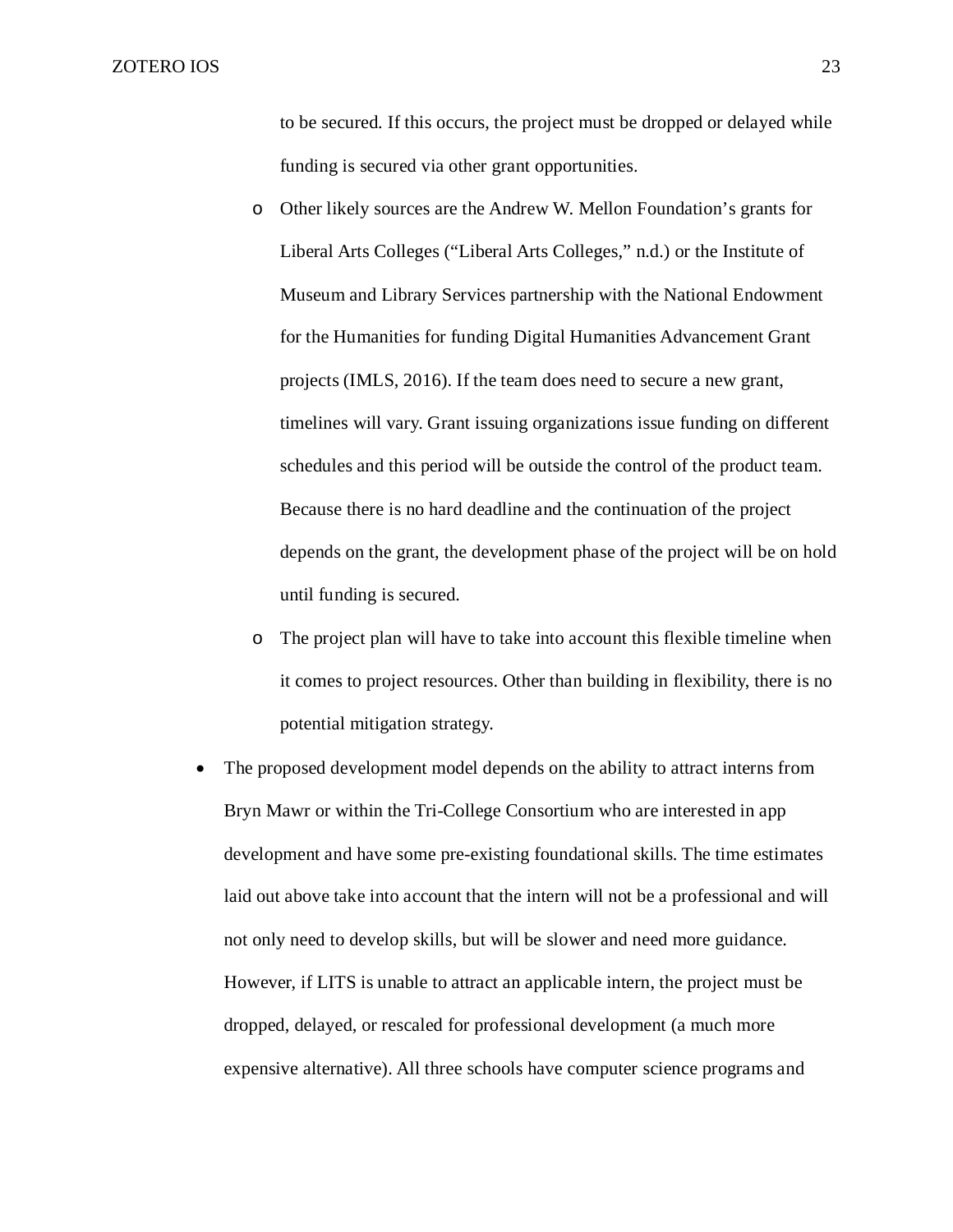Swarthmore also has an engineering school. In the past, interns recruited for the Mellon grant and similar programs have had programming or web development experience, and it is reasonable to expect that such an intern may be found, however there is no guarantee that such a candidate will apply in any given year.

- Assuming an appropriate intern is found, using an inexperienced developer is always a risk. She may be unable to complete the work, or unable to complete it within the time available. She may experience design and performance issues common with inexperienced individuals that require major refactoring to resolve. Interns always require significant support in order enable their learning and success, but this project could prove daunting even with support. The best way to address this is to ensure a structure of regular check-ins and scheduled work time with both the supervisor and the external subject matter expert identified in the project plan, and by setting clear expectations and goals.
- Apple publishes App Store Review Guidelines, but has had a history of surprise changes and sudden variances in enforcement (AppleInsider Staff, 2015). One notable example is the sudden disappearance of the popular app (with millions of users) AppGratis in 2013 despite an approval of a new version just days earlier (Dawlat, 2013). In early 2016, MacStories surveyed 172 developers and found "Inconsistency from App Review was another major recurring theme in the survey responses" (Spencer, 2016). It is possible (although not likely) that Apple will choose to reject the app and require changes that limit functionality, or deny it entirely. This is an abiding concern for developers. The only way to approach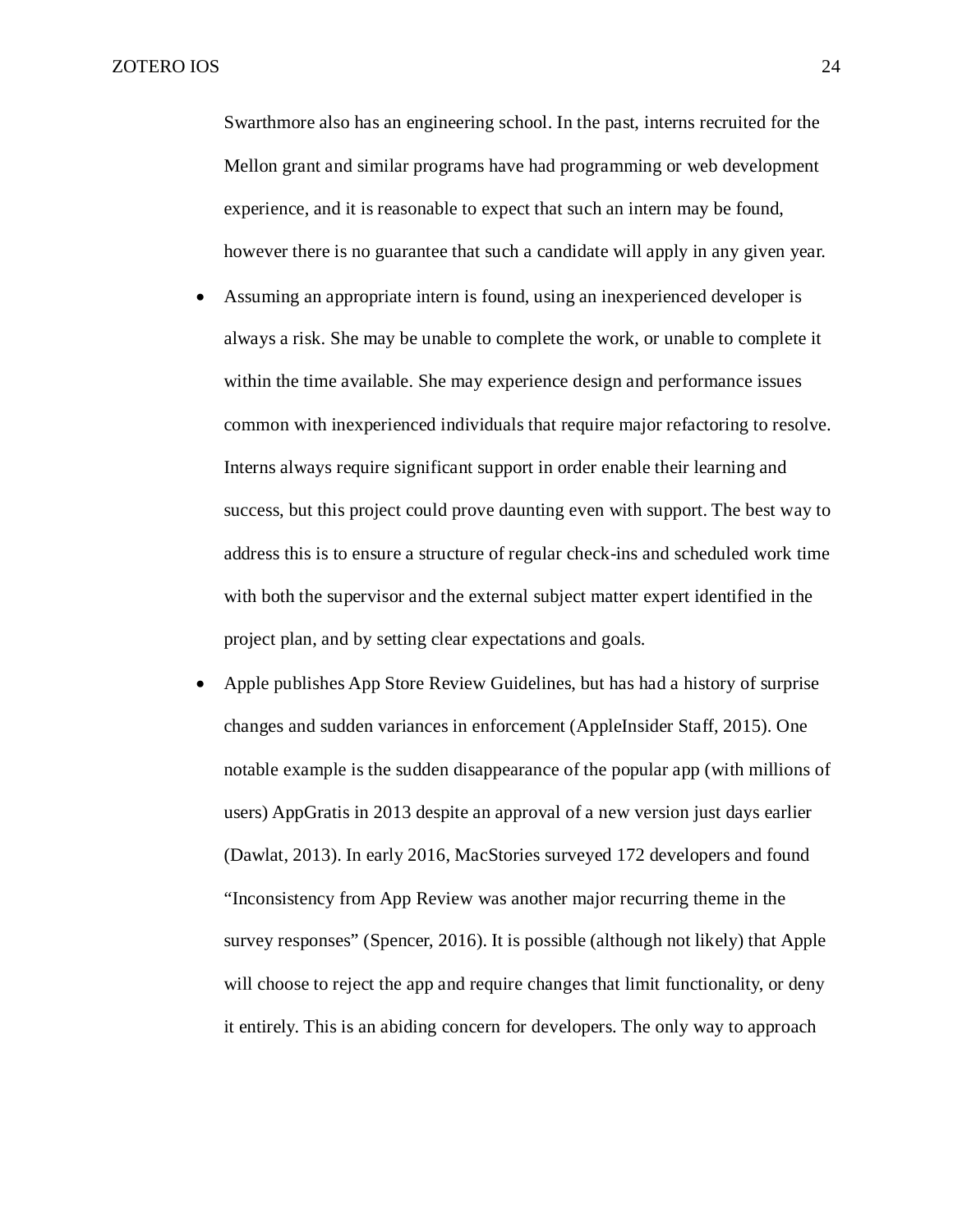this is to carefully comply with the currently published Review Guidelines, be aware of any changes, and be prepared to do some refactoring and resubmission.

- The MacStories survey (Spencer, 2016) also indicated significant delays in approval, sometimes without explanation or feedback. This is a small risk since this project has no outside pressures, but if the delay goes far into the summer, it will affect plans to use it in fall courses.
- Even if a product is completed and published in the App store, it cannot be successful unless there is adoption and use. Upon request, Zotero will advertise the apps they do other extensions of the service, and LITS staff will encourage adoption and recommendation by peers via professional contacts and organizations. Adoption is critical to both delivering value and potentially securing ongoing maintenance funding.
- An additional risk, though low, is that Zotero will shut down or significantly change back-end services in such a way as to make the app immediately obsolete and render it unusable. There is no evidence that this will occur. Zotero clearly communicates major changes before they occur, has versioned and documented APIs, and its small staff has continuing funding.

# **Technical Approach**

<span id="page-24-0"></span>As previously established, this project will be an iOS solution offered via Apple's existing App Store infrastructure and will take advantage of Zotero's existing API and server infrastructure. The solution will consist of a single iOS app and an action extension that can be used in Safari on iOS as well as from other apps (Instapaper, Pocket, etc.) to automatically create references from web-based content (and some non-web content such as PDFs) and will conform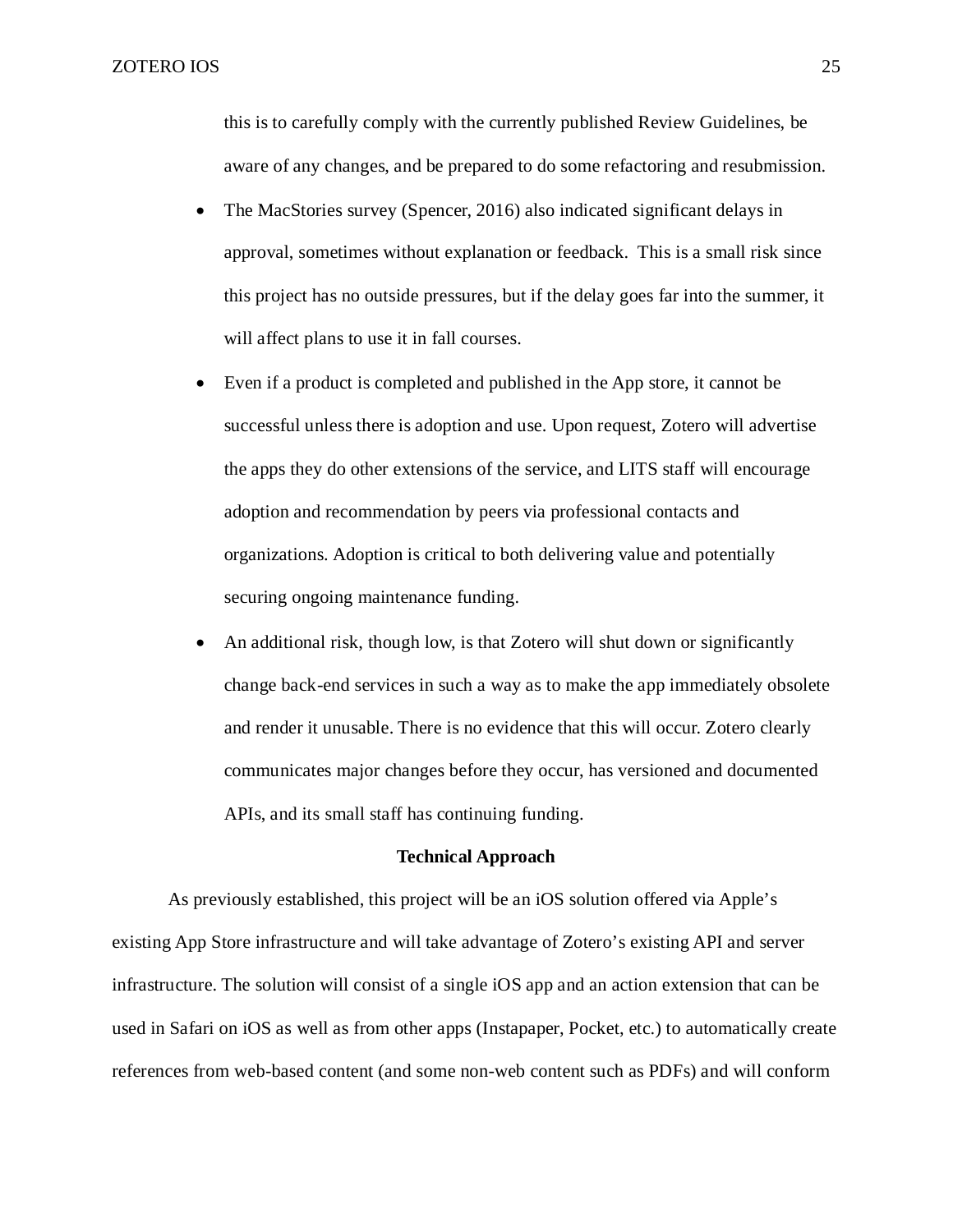to the requirements outlined above. Both the App and associated extension will be constructed primarily in Swift (with Objective-C as needed). The App will maintain a design and organization functionality reminiscent of both the standalone Zotero Client and FireFox plug in. See Figures 5, 6, and 7 for comparative screenshots of the existing client and early design snapshots for the App.

Existing iOS APIs and well-maintained and tested open source libraries and frameworks (including the Zotero API) will be used where appropriate. Using these reduces the amount of custom code to produce and maintain, utilizes existing solutions, and reduces both delivery time and complexity.

<span id="page-25-0"></span>

#### **Solution Development**

# *Figure 3. Project Roadmap, projected*

This project will last just over a year from proposal to post-assessment. Actual development and documentation will take approximately ten months. This project will use a mix of Agile and Kanban project management methodologies, using a Kanban board or card wall to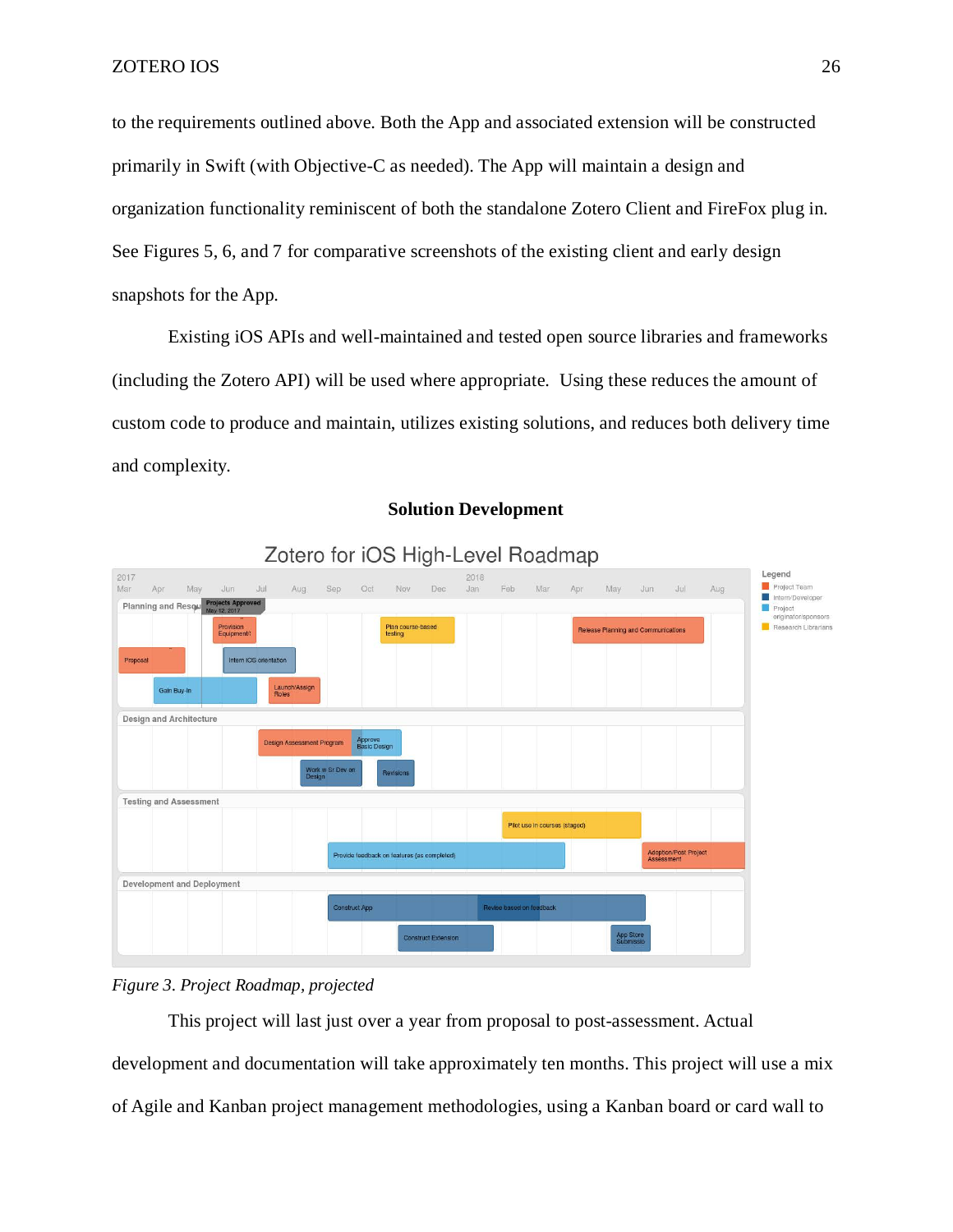track tasks and assignments, and adopting the Agile practices of regular check-ins and the intern developer regularly meeting with the project sponsors to demo newly created features and collect feedback.

Even an entry level developer (intern) with good fundamentals is unlikely to be experienced with iOS development unless she has undertaken an independent project. An intern beginning in June would be expected to spend the majority of the summer months going through iOS hands-on tutorials and creating a small app for the purposes of learning under the guidance of LITS staff.

Formal project launch including assignment of roles, and in depth project planning would be expected to commence in July of 2017. The external iOS resource would be brought in in the latter part of the summer to work with the development intern on the design and technical architecture of the product. This individual would also be an excellent resource for security best practices and lightweight, iterative project management.

Librarians will provide feedback throughout the project, and will plan beta testing of a feature complete app in the spring semester of 2018. The beta tests will be managed by creating a build signed with a Bryn Mawr College Apple Enterprise Distribution Certificate and making it available both to Bryn Mawr test devices and student-owned devices. These builds can be placed on a secured website for download and the certificate revoked when testing is complete so that users cannot continue to use old (potentially buggy) builds.

#### **Ethics**

<span id="page-26-0"></span>This project on the surface seems inherently ethical. The interest is in providing a citation tool which extends the functionality of an existing open source platform to students and faculty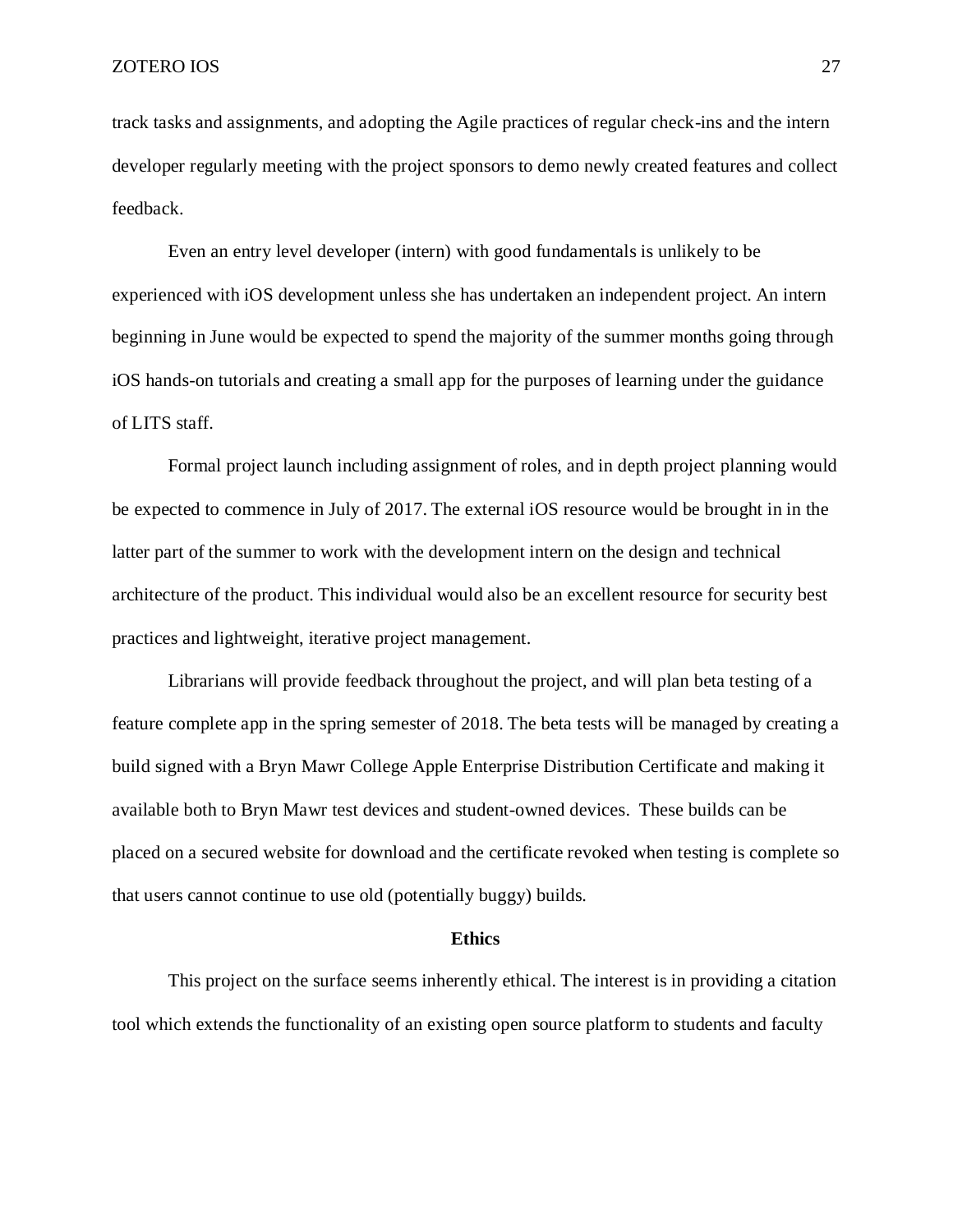free of charge. There is no profit and seemingly little to no potential for harm. However, there are still questions to consider.

The first would be whether the development of this app is permissible and aligned to the Zotero mission. Zotero is Open Source software under the GNU Affero Public License version 3, was developed at George Mason university, and continued to be non-profit and funded by donations and foundation funds. Zotero's statement of intent is as follows:

"Zotero is an open-source project committed to providing the best research tool available anywhere. Our philosophy is that what you put into Zotero *is yours*, and one of our founding principles is to make it as easy as possible to take the fruits of your research where and when you want it and to share it how you like–or to choose not to share it at all" ("Zotero Privacy Information", 2015)

This project is entirely within this philosophy. In addition, Zotero's most recent release notes advertise several independently developed apps that extend Zotero.

However, the Privacy page goes on to clearly define its use of information given to the system. It is logical that any ethical extension of this system would use the same philosophy of limited information collection and use, and of clear explanation regarding data collection and use.

Limiting data exposure is in keeping with the philosophy of professional librarianship. The library profession has long considered research history to be protected information with the interest of protecting academic freedom and protect both themselves and their patrons from being censored, targeted, prosecuted, or persecuted based on their research interests. In the modern day, we and many other colleges host students and faculty from other nations some of which work to control knowledge and which have a much broader view on what would be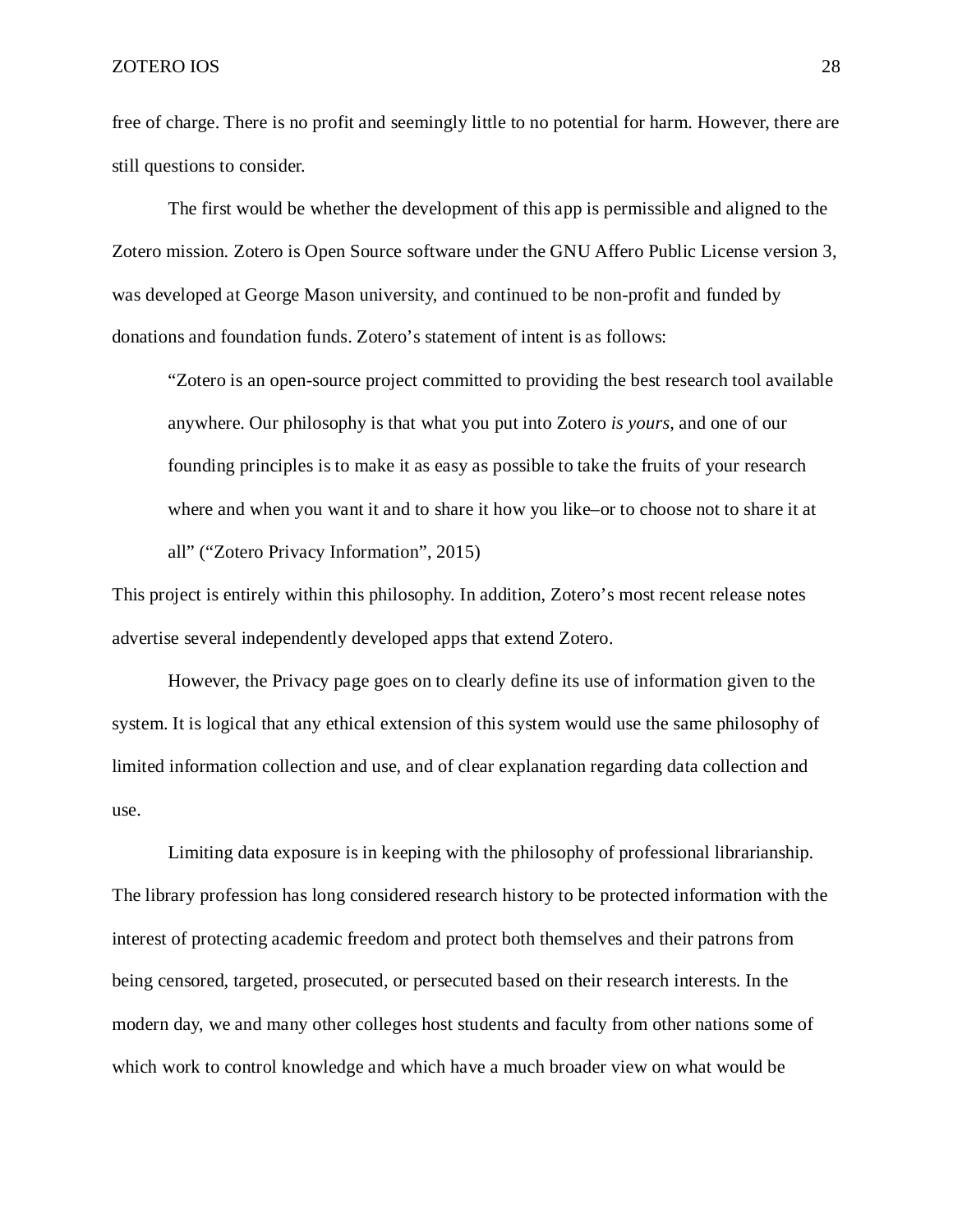considered seditious, heretical, illegal, or undesired conduct. The American Library Association (ALA) has extensive writings on privacy and confidentiality in library consultations and records. These are based on the ALA Code of Ethics which has included a right to privacy since 1939. In the official interpretation document on privacy, the ALA states:

"In a library (physical or virtual), the right to privacy is the right to open inquiry without having the subject of one's interest examined or scrutinized by others. Confidentiality exists when a library is in possession of personally identifiable information about users and keeps that information private on their behalf. Confidentiality extends to 'information sought or received and resources consulted, borrowed, acquired or transmitted' (*ALA Code of Ethics*), including, but not limited to: database search records, reference questions and interviews, circulation records, interlibrary loan records, information about materials downloaded or placed on "hold" or "reserve," and other personally identifiable information about uses of library materials, programs, facilities, or services" ("Privacy", 2014)

As libraries and librarians are recommending the use of Zotero and its online sync services to store the types of information considered confidential under this standard, it follows that librarians would want all parts of such services to be aligned with this philosophy.

To provide the service, Zotero and the new iOS app must collect some information. However, minimal reasonable information should be captured, and all such data should be protected. With this in mind, app security is important, and so is security for data transit to Zotero's servers. This would be in keeping also with Zotero's practices. The full Zotero Privacy Policy states: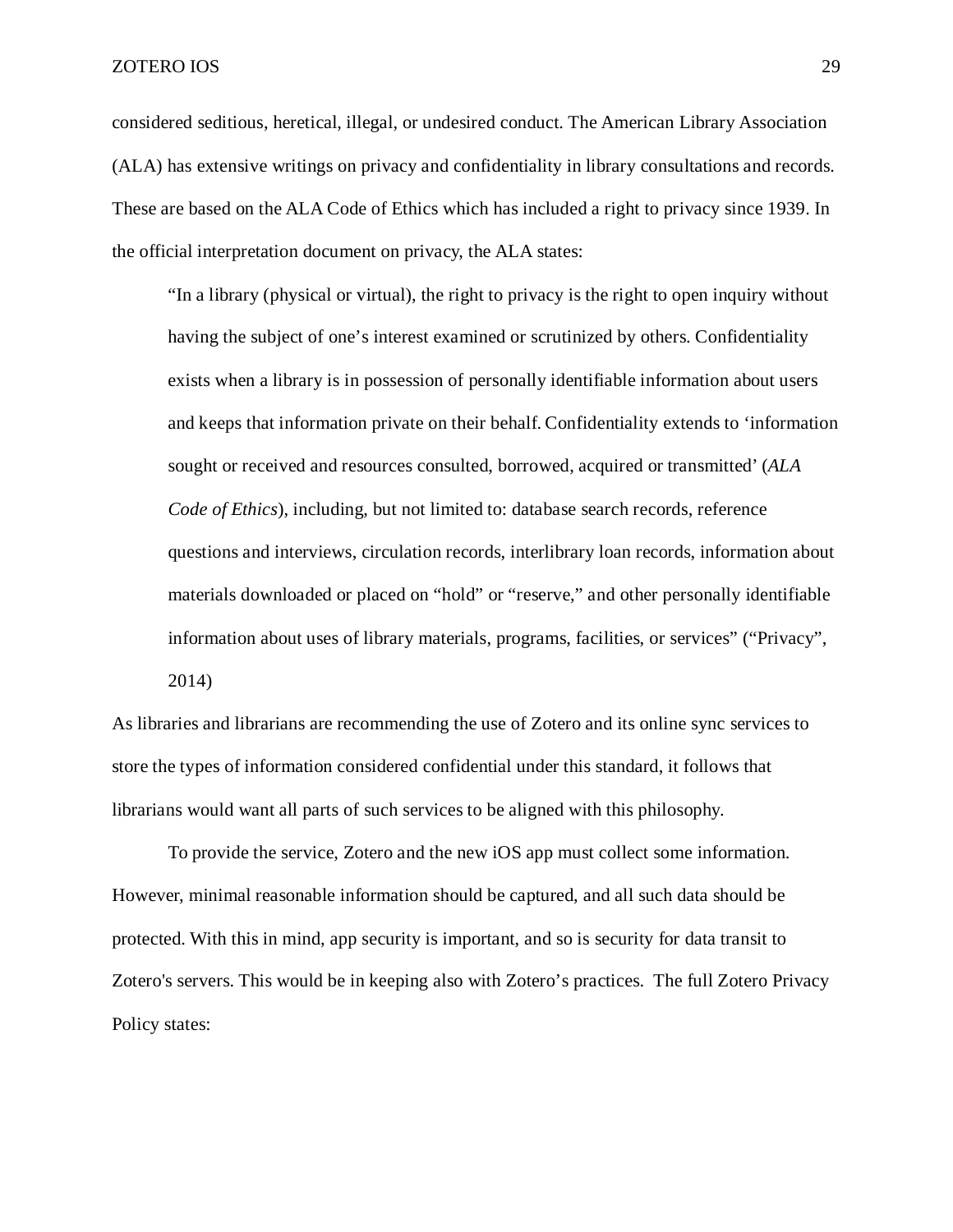"The Site has security measures in place intended to protect the loss, misuse and alteration of the information under our control. We use industry standard encryption when collecting your Personal Information, and we take reasonable steps to safeguard Personal Information we collect from unauthorized access or disclosure and accidental loss or alteration" (n.d.).

A second consideration is whether this project is within the mission of the organization. Bryn Mawr College recently published internally a short list of strategic directions. One of these speaks specifically to supporting the affordability of the student experience. Expanding services while keeping the app free of charge aligns with this goal. A second direction is a focus on supporting Science, Technology, Engineering and Math (STEM) opportunities for women Recruiting a Bryn Mawr student as an intern would support this goal as this project would provide an applied learning experience. Elements of these strategic outcomes also speak to providing flexible learning and learning across multiple environments, and strengthening the educational experience of our students. LITS works to support these directions and the overall mission of the institution. In addition, LITS has specific departmental goals:

"[i]n a rapidly evolving digital environment, we use technological advances to provide the best possible educational experiences for students…We value contributing to an academic community that takes diverse approaches to scholarship and education, and partnering with academic and administrative colleagues to enable goals and prepare for the future of data and systems use, campus services, and information technology infrastructure" (LITS, n.d.)

Bryn Mawr is invested in the Digital Humanities, in Blended Learning, and in teaching and library innovation, as evidenced by its application for and receipt of Mellon Foundation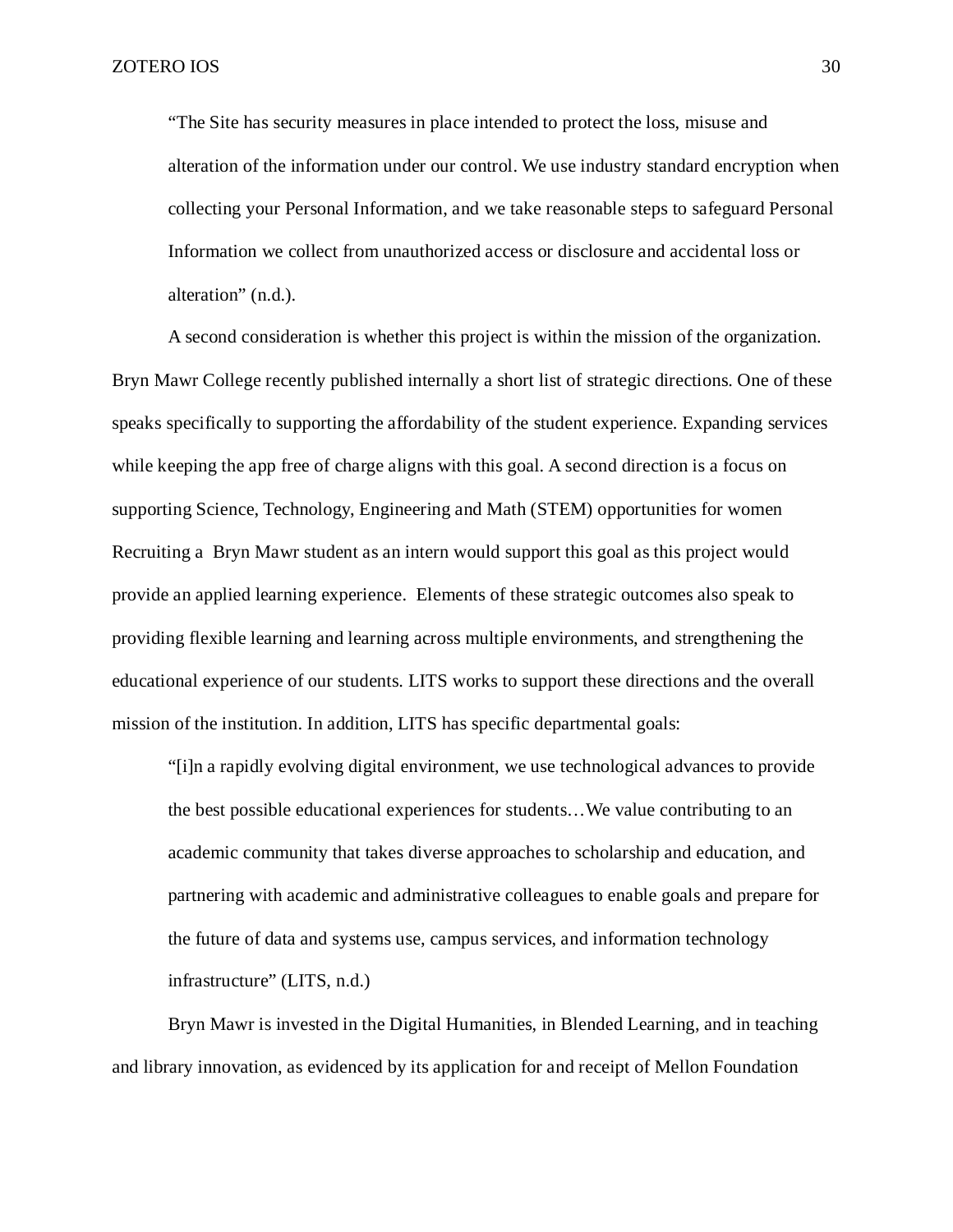grants for the Tri-College Digital Humanities Initiative ("About: Tri-Co Digital Humanities, n.d.) and Bryn Mawr's Blended Learning in the Liberal Arts, part of the Mellon Liberal Arts for the Digital Age program ("Mellon Liberal Arts for the Digital Age", n.d.). Members of the LITS team also host an annual Blended Learning conference; in 2016, LITS librarians presented their research in piloting blended and flipped library instruction (Castello & Pfunt, 2016), and individuals from Smith College (Martines & Eisenhauer, 2016) and Trinity Washington University (Easby, 2016) (among others) spoke about mobile learning and digital resources ("2016 Conference Archives", 2016). This project supports all of these goals or interests and is aligned with the interests of both the College and LITS.

The Markkula Center for Applied Ethics at Santa Clara University lists five sources (or approaches) of ethical standards: utilitarian, rights, fairness or justice, common good, and virtue (2009). The idea of producing an app to expand the capability of using Zotero is supported by all of these ethical approaches. Creating an iOS versus Android app or apps for both platforms serves utilitarian aims (in doing the most good and least harm) and the rights approach, and serves as many members of the community as possible within the bounds of available resources. Certainly it would be ideal to develop for both platforms, and expanding to Android if this is successful is certainly possible. Given limited resources, some expansion (with no loss of current function) is certainly beneficial to many and therefore ethical.

One challenge is the ongoing development for this app. Grant-based projects are typically funded for the development and pilot (or first-run) of a program. It is then up to the team to assess success, and source ways to provide ongoing resources. If this project is adopted by individuals and no source can be found for ongoing maintenance, at some point in the future the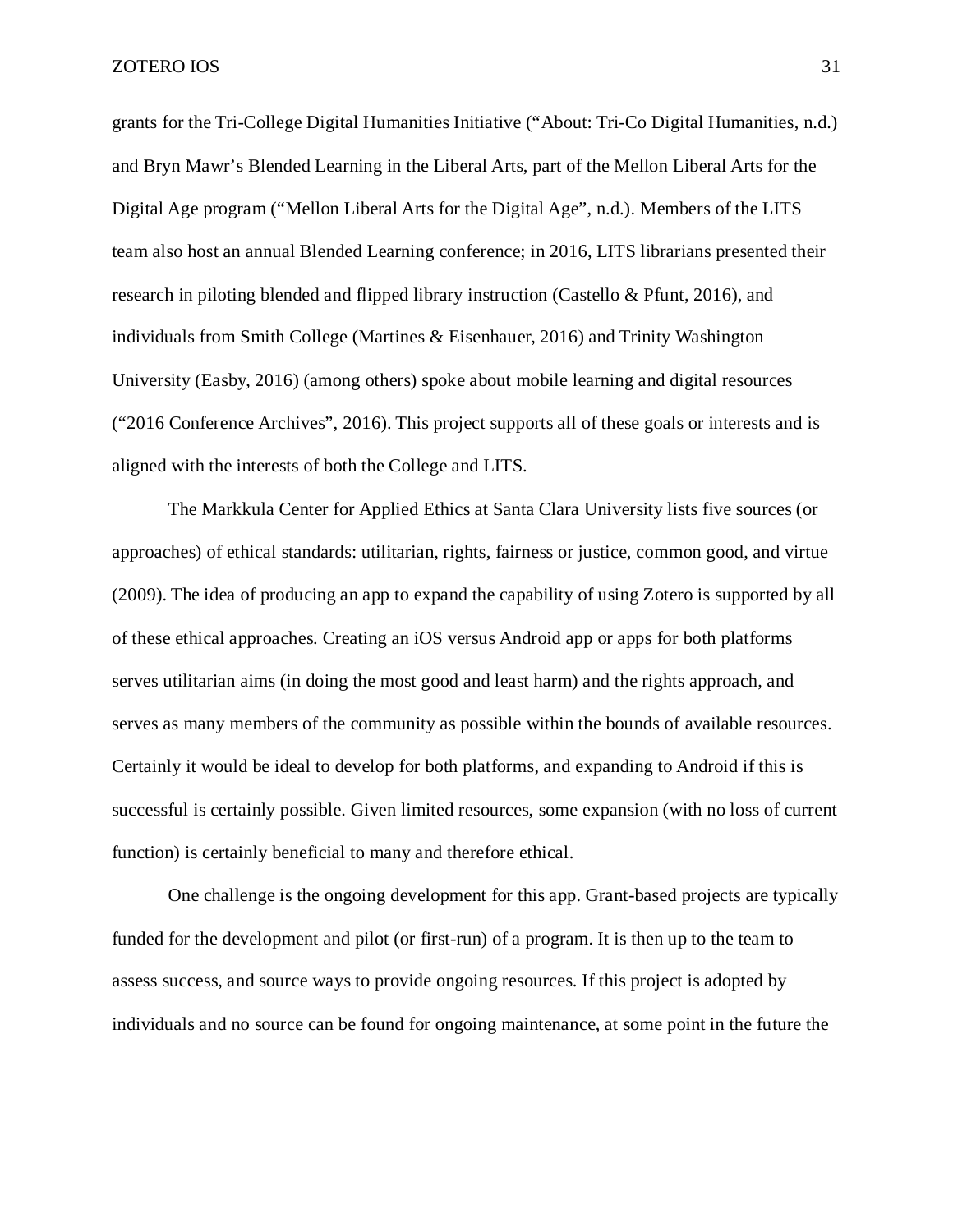app may become unusable and functionality could be lost. While this would be unfortunate, the actual harm is relatively small.

# **Conclusion**

<span id="page-31-0"></span>Zotero is a valuable tool in citation management and measures up well against its competitors. One weakness in its portfolio is its mobile functionality, and an iOS app will best serve students at small colleges. Bryn Mawr College and its Tri-Co partners are well-positioned to provide subject matter expertise in research and citation management, assessment, and to bring new dimensions to library instruction as evidenced by the presentation given by Olivia Castello and Alex Pfunt at the 2016 Blended Learning in the Liberal Arts Conference (2016). A current grant provides an opportunity to both create this new community resource and provide a high value STEM-based learning experience for an intern. Creating an iOS app for Zotero is a low risk, inherently valuable project and should be pursued.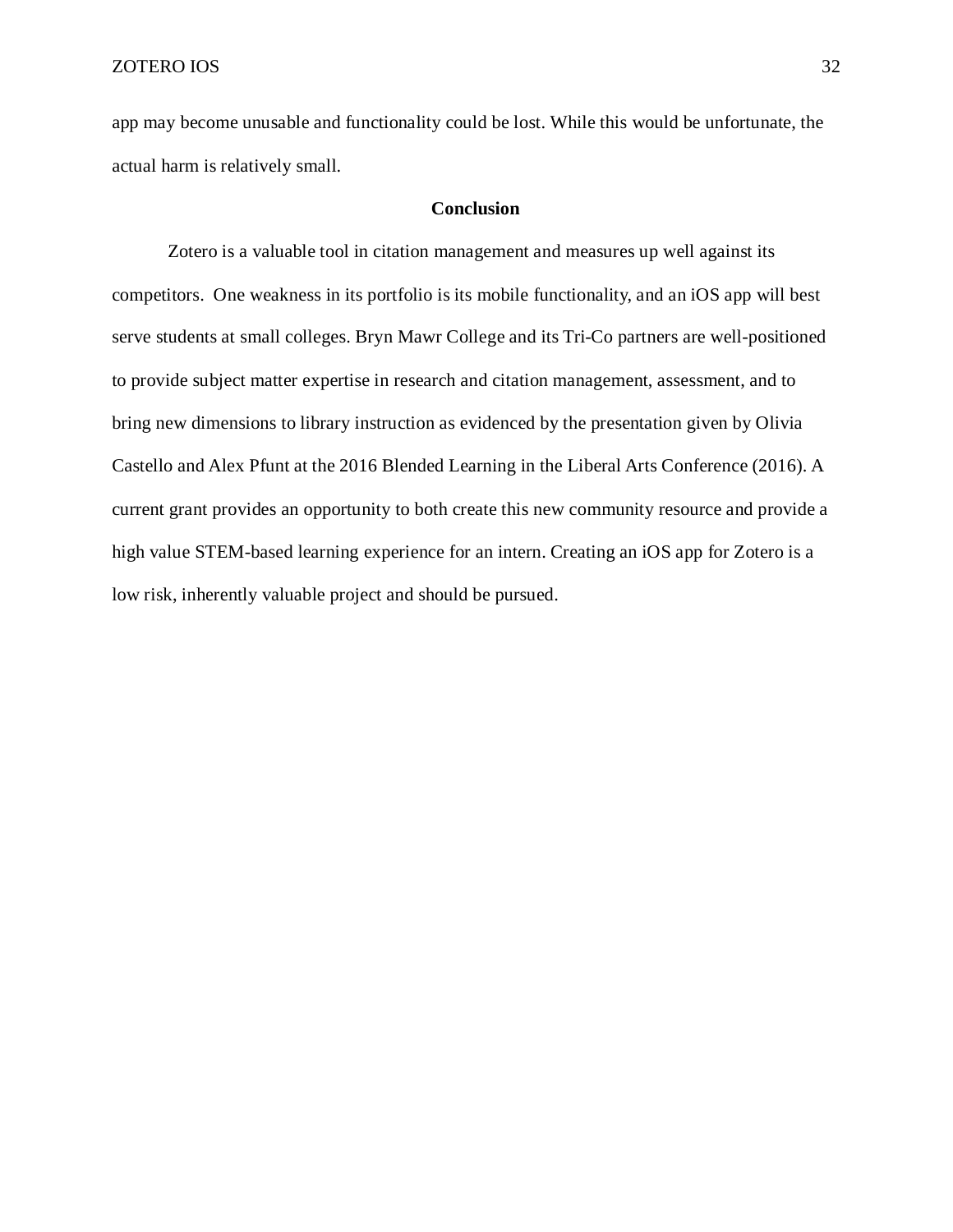#### References

- <span id="page-32-0"></span>2016 Conference Archives | Blended Learning in the Liberal Arts Conference. (n.d.). Retrieved December 7, 2016, from http://repository.brynmawr.edu/blended\_learning/2016/
- 2016 U.S. Cross-Platform Future in Focus. (n.d.). Retrieved December 6, 2016, from http://www.comscore.com/Insights/Presentations-and-Whitepapers/2016/2016-US-Cross-Platform-Future-in-Focus

About : Tri-Co Digital Humanities. (n.d.). Retrieved from http://tdh.brynmawr.edu/about/

- Android Developer. (n.d.). Dashboards. Retrieved December 6, 2016, from https://developer.android.com/about/dashboards/index.html
- App Store Support Apple Developer. (n.d.). Retrieved December 6, 2016, from https://developer.apple.com/support/app-store/
- Apple, Inc. (n.d.). App Store Review Guidelines. Retrieved November 7, 2016, from https://developer.apple.com/app-store/review/guidelines/

AppleInsider Staff. (2015, April 23). Apple under fire once again for inconsistent App Store rule enforcement. Retrieved December 8, 2016, from http://appleinsider.com/articles/15/04/23/apple-under-fire-once-again-for-inconsistent-appstore-rule-enforcement

- Argwal, T. (2014, August 25). iOS vs Android Development. Retrieved from http://thinkapps.com/blog/development/platform-build-first-ios-vs-android/
- Blended Learning in the Liberal Arts 2016 Conference Archives. (n.d.). Retrieved December 7, 2016, from http://repository.brynmawr.edu/blended\_learning/2016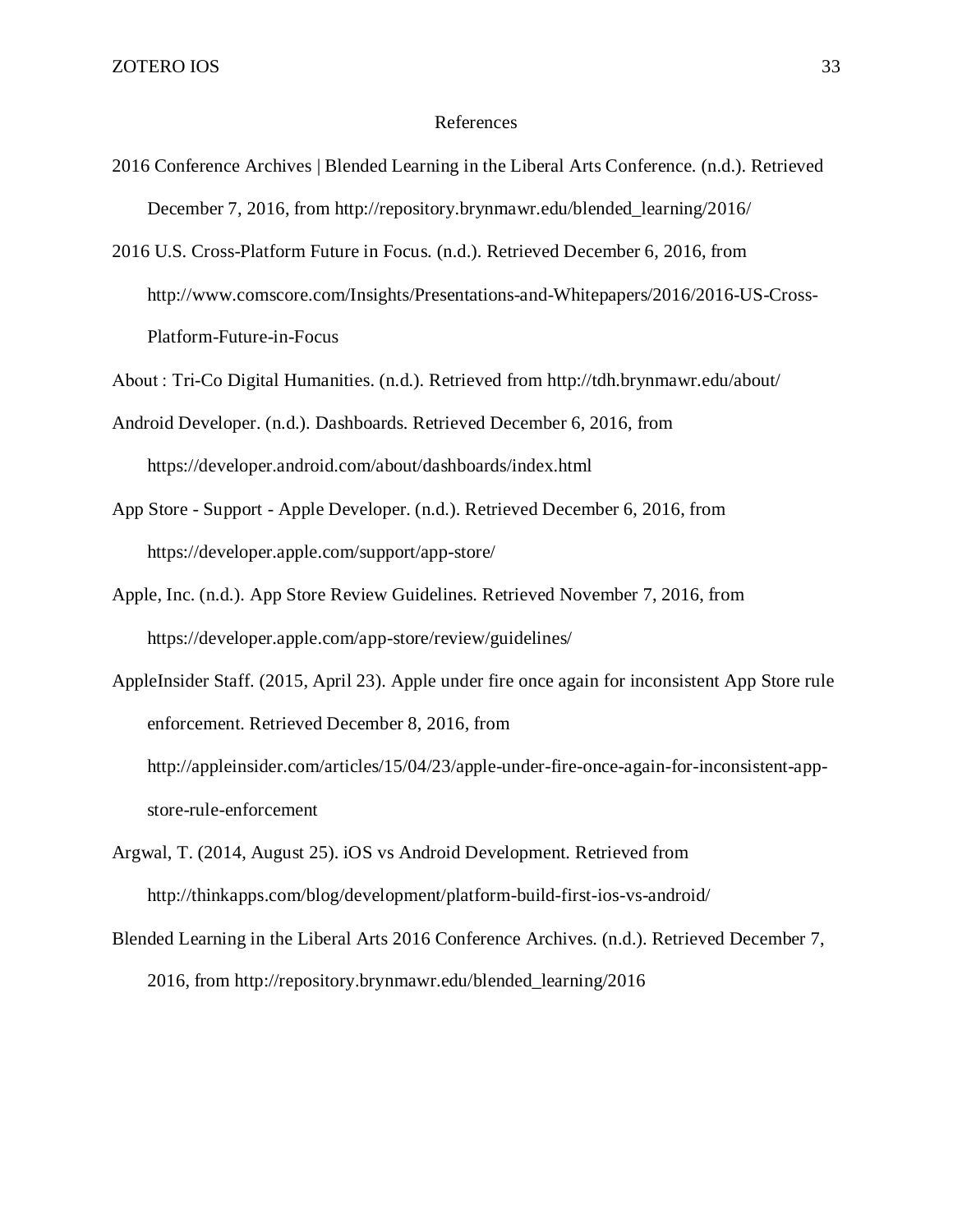Brooks, D. C. (2016). *ECAR Study of Undergraduate Students and Information Technology*. 2016. Retrieved from

https://library.educause.edu/resources/2016/6/~/media/files/library/2016/10/ers1605.pdf

Buy EndNote. (n.d.). Retrieved December 4, 2016, from http://endnote.com/buy

- Car, T. (2015, October 27). Android development is 30% more expensive than iOS. And we have the numbers to prove it! Retrieved December 6, 2016, from https://infinum.co/thecapsized-eight/android-development-is-30-percent-more-expensive-than-ios
- Castello, O., & Pfundt, A. (2016, May). *Engaging Learners Through Self-Guided Tutorials: Flipped Information Literacy Instruction at Bryn Mawr College*. Presented at the Blended Learning in the Liberal Arts Converence, Bryn Mawr, PA. Retrieved from http://repository.brynmawr.edu/blended\_learning/2016/2016/2/
- Citation Manager Team. (n.d.). Library Guides: Citation Management: Which Tool is Best For Me? Retrieved December 4, 2016, from http://guides.lib.uchicago.edu/c.php?g=297307&p=1984557
- Dawlat, S. (2013, April 9). AppGratis pulled from the App Store. Here's the full story. Retrieved from http://appgratis.com/blog/2013/04/09/appgratis-pulled-from-the-app-store-heres-thefull-story/
- DCALDWELL-STONE. (2015, December 29). Encryption and Patron Privacy [Text]. Retrieved December 3, 2016, from http://www.ala.org/advocacy/encryption-and-patron-privacy
- de Vrieze, J. (2012, February 1). Thousands of Scientists Vow to Boycott Elsevier to Protest Journal Prices. Retrieved December 4, 2016, from http://www.sciencemag.org/news/2012/02/thousands-scientists-vow-boycott-elsevierprotest-journal-prices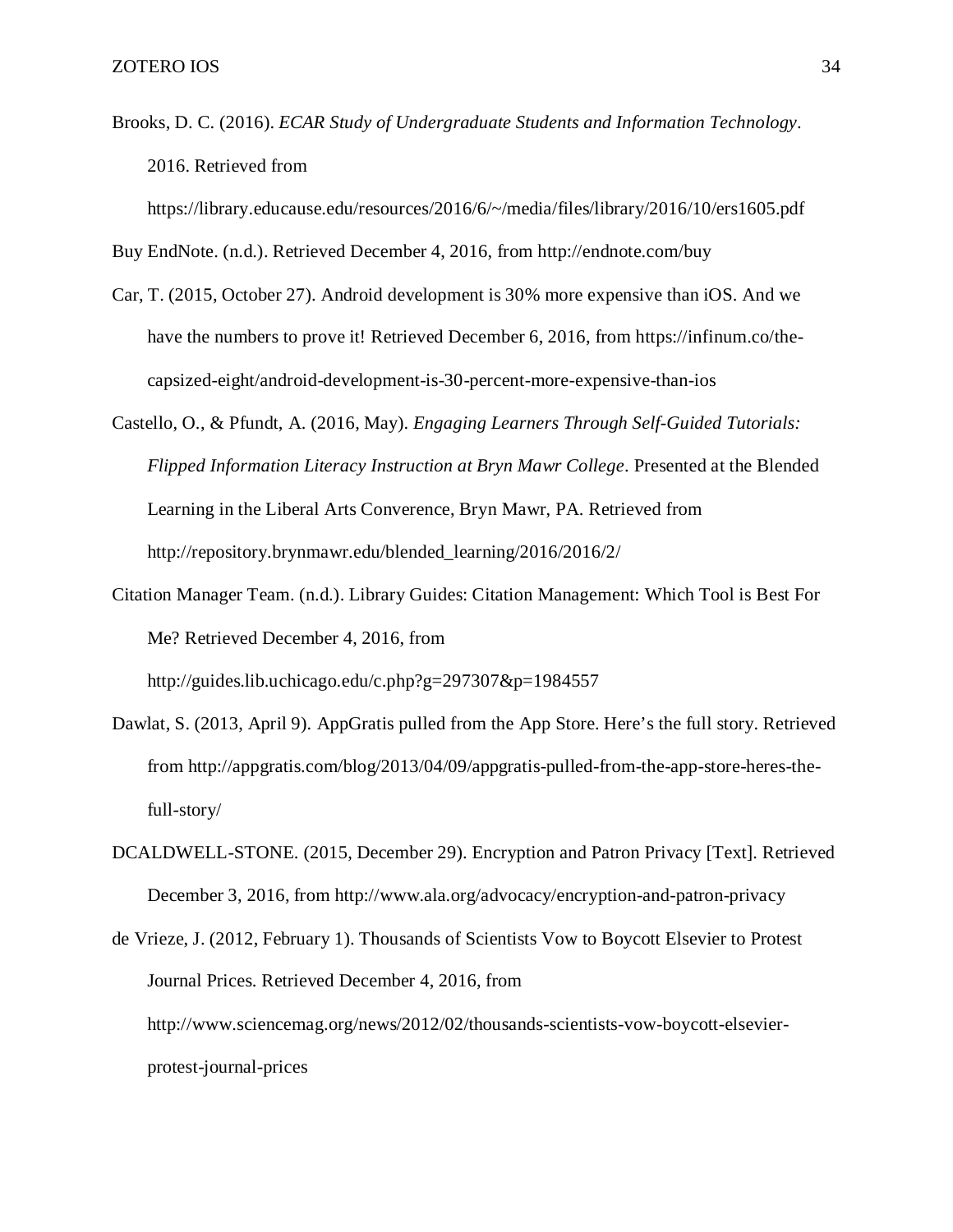- Dhalstrom, E., Brooks, D. C., Pomerantz, J., & Reeves, J. (2016, July 1). 2016 Students and Technology Research Study. Retrieved November 7, 2016, from https://library.educause.edu/resources/2016/6/2016-students-and-technology-research-study
- Dobie, A. (2012, September 16). Why you'll never have the latest version of Android. Retrieved December 11, 2016, from http://www.androidcentral.com/why-you-ll-never-have-latestversion-android
- Easby, R. (2016). Closing the Book: The Shift from Print to Digital and Its Impact on Urban Learners. *Blended Learning in the Liberal Arts Conference*. Retrieved from http://repository.brynmawr.edu/blended\_learning/2016/2016/34
- EndNote. (n.d.). Retrieved December 4, 2016, from http://endnote.com/
- EndNote X8. (n.d.). Retrieved December 4, 2016, from https://www.journeyed.com/item/Thomson+Reuters/EndNote/1613714
- Forrest, C. (2016, November 2). Mobile has officially passed desktop as the top source of web traffic worldwide. Retrieved November 3, 2016, from http://www.techrepublic.com/article/mobile-has-officially-passed-desktop-as-the-topsource-of-web-traffic-worldwide/
- Fried, I. (2016, June 1). Mary Meeker: This time, it's the internet itself that is slowing down. Retrieved December 6, 2016, from http://www.recode.net/2016/6/1/11829906/marymeeker-internet-trends-growth-slowing-code-conference
- GNU Affero General Public License. (n.d.). Retrieved December 7, 2016, from http://www.gnu.org/licenses/agpl.html
- Google. (n.d.). Building for the next moment. Retrieved from https://adwords.googleblog.com/2015/05/building-for-next-moment.html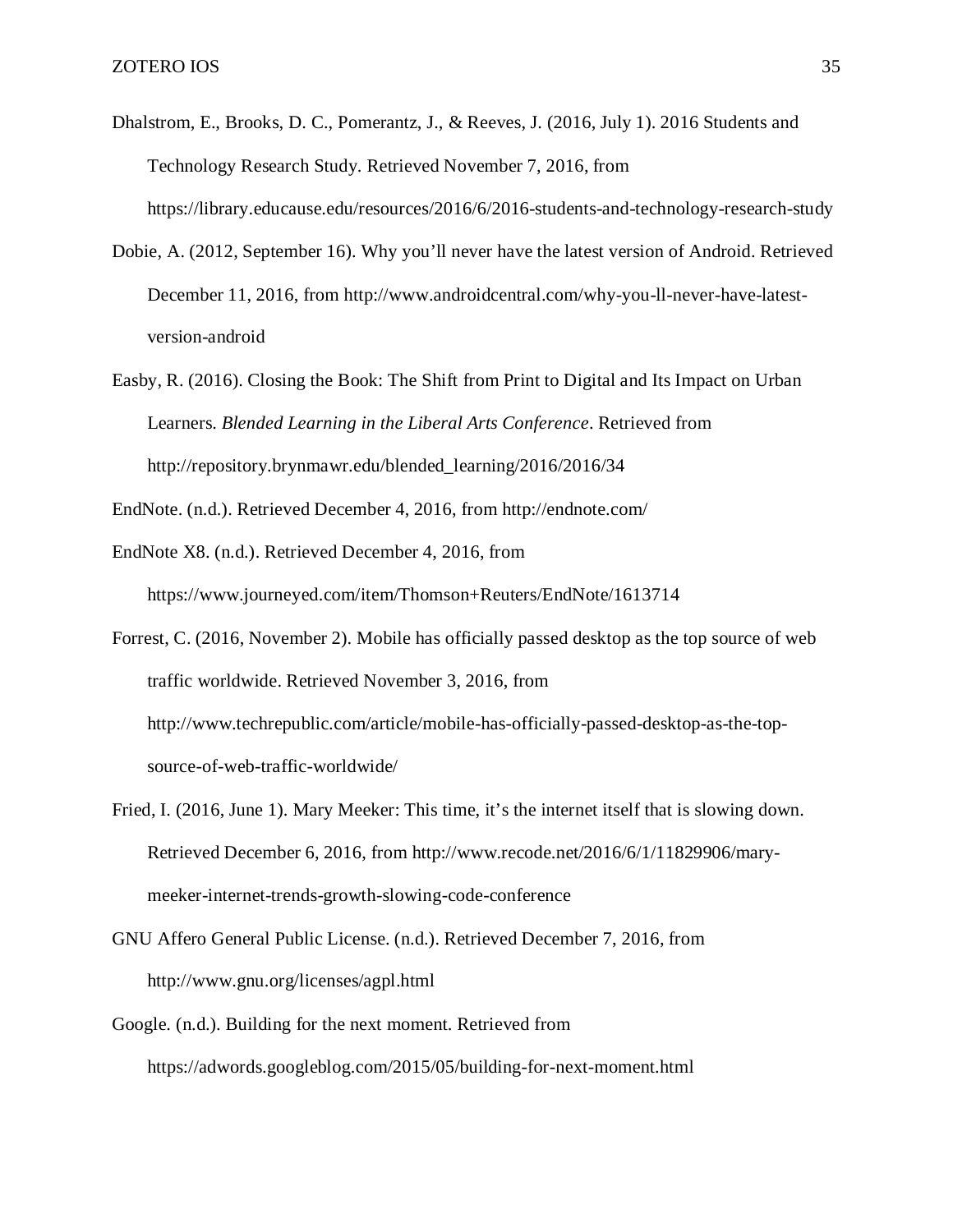- Groden, C. (2015, October 8). Google: Mobile Surpasses Desktop in Worldwide Searches. Retrieved from http://fortune.com/2015/10/08/google-mobile-searches-surpass-desktopsearches-worldwide/
- History of the ALA Code of Ethics. (2008, November 17). [Text]. Retrieved December 3, 2016, from http://www.ala.org/advocacy/proethics/history
- Hixon, T. (n.d.). What Kind Of Person Prefers An iPhone? Retrieved December 6, 2016, from http://www.forbes.com/sites/toddhixon/2014/04/10/what-kind-of-person-prefers-aniphone/#51f8eb953e5a
- How-To Geek Staff. (n.d.). Android Is "Open" and iOS Is "Closed" But What Does That Mean to You? Retrieved December 11, 2016, from http://www.howtogeek.com/217593/android-is-open-and-ios-is-closed-but-what-does-thatmean-to-you/
- IMLS. (2016, October 7). Libraries and Museums Advance the Digital Humanities: New Grant Opportunity. Retrieved December 11, 2016, from https://www.imls.gov/newsevents/upnext-blog/2016/10/libraries-and-museums-advance-digital-humanities-new-grant
- Institutions Recommending Zotero. (n.d.). Retrieved November 6, 2016, from https://www.zotero.org/institutions
- Jaguszewski, J., & Williams, K. (2013). *New roles for new times: Transforming liaison roles in research libraries*. Association of Research Libraries. Retrieved from University of Minnesota Digital Conservancy.
- JSTOR. (n.d.). About Our Organization. Retrieved December 4, 2016, from http://about.jstor.org/about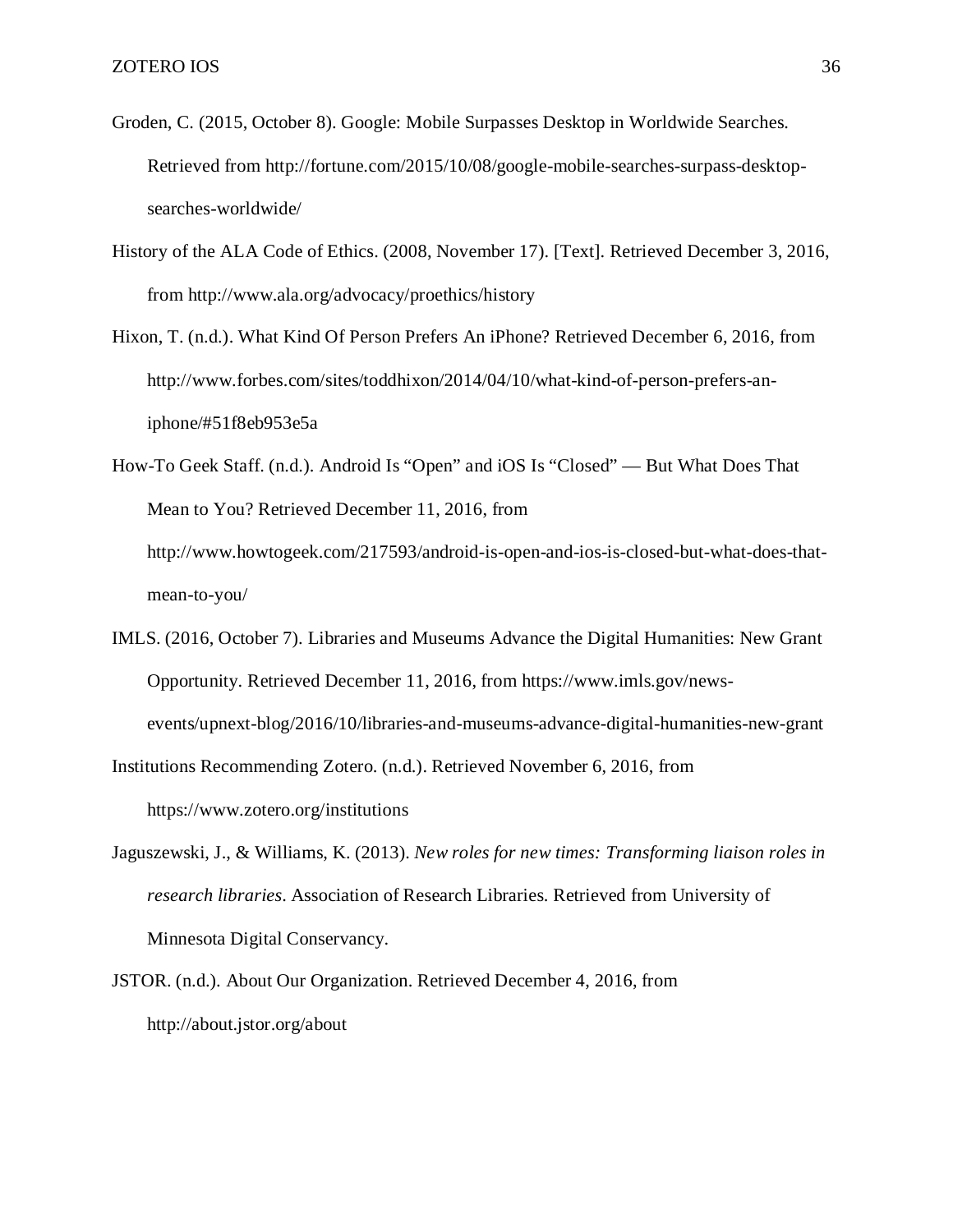g

- Kuglitsch, R. (2014). More than a Citation Manager: Zotero for Scalable Embedded Librarianship and Instructional Assessment. *Portland State University Library Instruction West*, 18.
- Lauersen, C. (2015, May 26). Re-shaping library instructions: Enter Doctor Zotero. Retrieved from https://christianlauersen.net/2015/05/26/re-shaping-library-instructions-enter-doctorzotero/
- Liberal Arts Colleges. (n.d.). Retrieved December 11, 2016, from https://mellon.org/programs/higher-education-and-scholarship-humanities/liberal-artscolleges/
- LITS. (n.d.). Library & Information Technology Services. Retrieved December 7, 2016, from http://www.brynmawr.edu/lits/
- Lunden, I. (2013, April 8). Confirmed: Elsevier Has Bought Mendeley For \$69M-\$100M To Expand Its Open, Social Education Data Efforts. Retrieved from http://social.techcrunch.com/2013/04/08/confirmed-elsevier-has-bought-mendeley-for-69m-100m-to-expand-open-social-education-data-efforts/
- Markkula Center for Applied Ethics. (2009, May). A Framework for Ethical Decision Making. Retrieved December 6, 2016, from https://www.scu.edu/ethics/ethics-resources/ethicaldecision-making/a-framework-for-ethical-decision-making/
- Martines, A. A., & Eisenhauer, Y. C. (2016, May). *Paper and Pixels: Mobile Learning Practices at Smith College*. Presented at the Blended Learning in the Liberal Arts Conference, Bryn Mawr, PA. Retrieved from
	- http://repository.brynmawr.edu/cgi/viewcontent.cgi?article=1095&context=blended\_learnin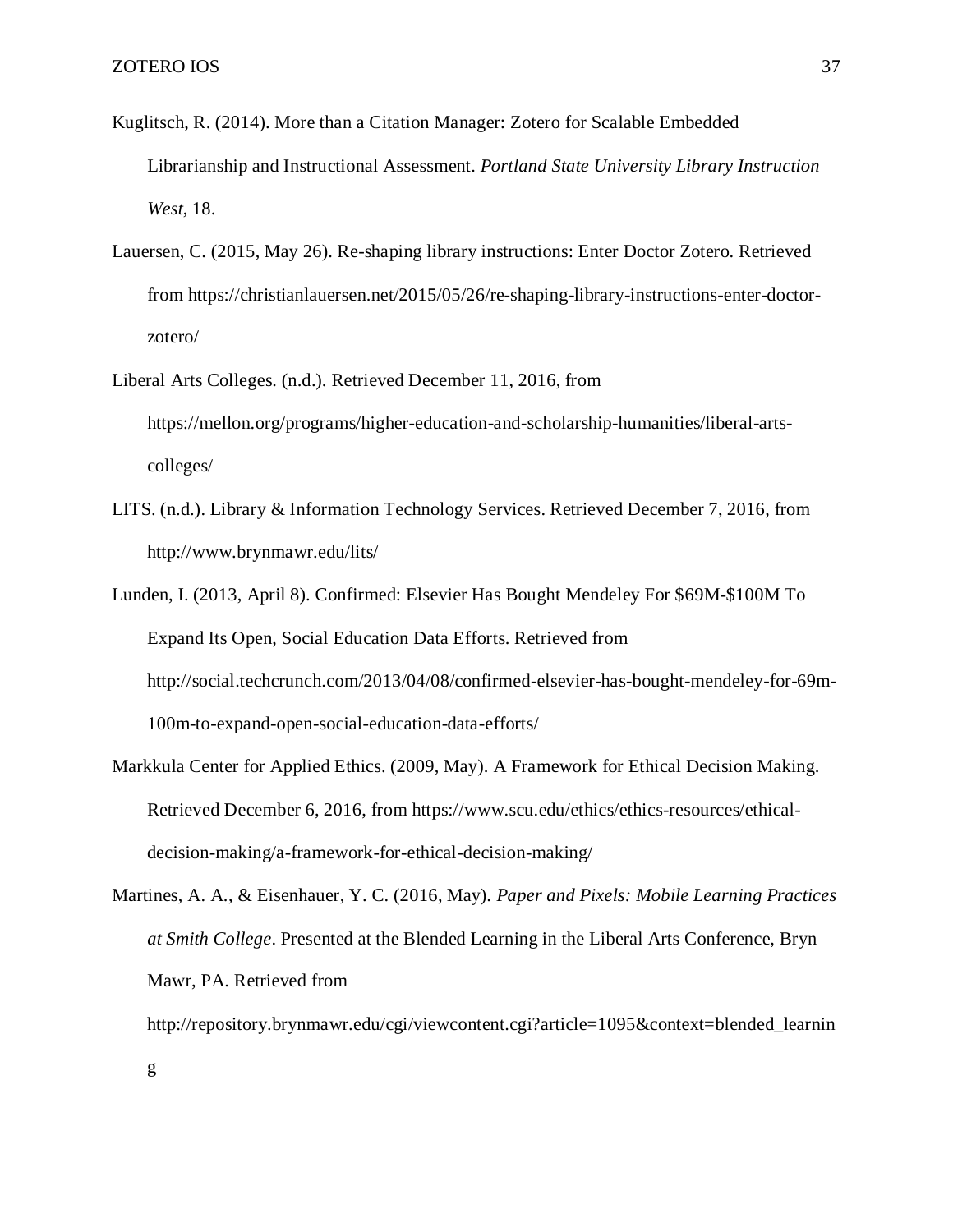Meeker, M. (2016, June). *Internet Trend 2016*. Presented at the Code Conference, Rancho Palos Verdes, CA. Retrieved from http://www.kpcb.com/file/2016-internet-trends-report

Mellon Liberal Arts for the Digital Age. (n.d.). Retrieved from http://blendedlearning.blogs.brynmawr.edu/mellon-liberal-arts-for-the-digital-age/

- Mixpanel. (n.d.). Mixpanel Trends iOS 10 adoption. Retrieved December 6, 2016, from https://mixpanel.com/trends/#report/ios\_10
- Mixpanel Trends Mixpanel | Mobile Analytics. (n.d.). Retrieved December 6, 2016, from https://mixpanel.com/trends/#report/ios\_10
- MMORALES. (2016, August 1). New Library Privacy Guidelines offer strategies for protecting patron data in the digital environment [Text]. Retrieved December 3, 2016, from http://www.ala.org/news/press-releases/2016/08/new-library-privacy-guidelines-offerstrategies-protecting-patron-data
- Mobile and tablet internet usage exceeds desktop for first time worldwide | StatCounter Global Stats. (n.d.). Retrieved November 3, 2016, from http://gs.statcounter.com/press/mobile-andtablet-internet-usage-exceeds-desktop-for-first-time-worldwide
- OASIS. (2014, September 26). Why librarians should be concerned with Open Access. Retrieved December 11, 2016, from http://www.openoasis.org/index.php?option=com\_content&view=article&id=254&Itemid= 256
- Pearlman, C. A. (2016, November 17). Zotero for iOS development estimates and architecture [Face to face conversation].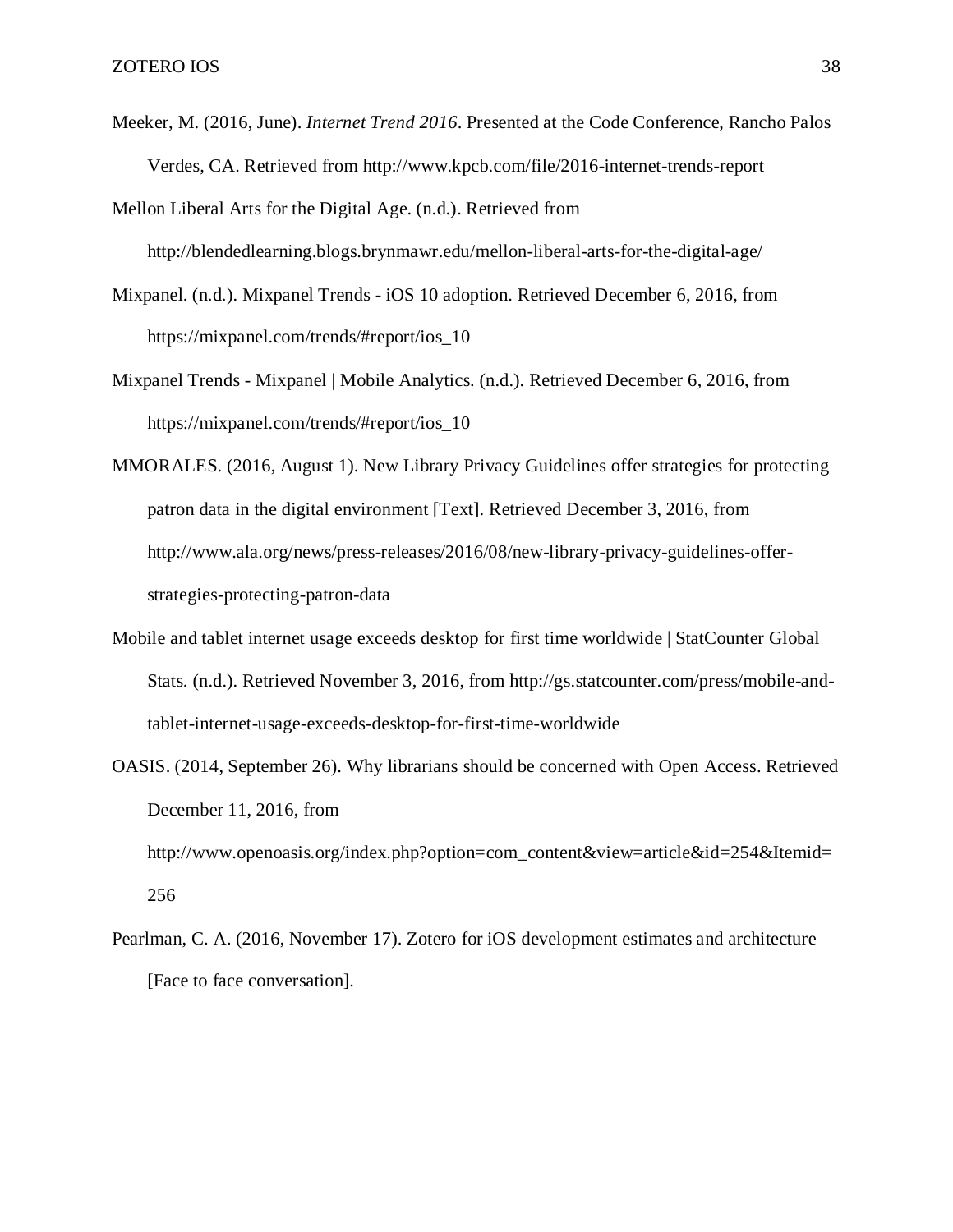Project Management Institute. (n.d.). PMI Ethical Decision-Making Framework. Project Management Institute. Retrieved from http://www.pmi.org/-

/media/pmi/documents/public/pdf/ethics/ethical-decision-making-framework.pdf

Samat, S. (2016, August 22). Android 7.0 Nougat: a more powerful OS, made for you [Official Google Blog]. Retrieved from https://blog.google/products/android/android-70-nougatmore-powerful-os-made/

- Sample, I. (2012, April 24). Harvard University says it can't afford journal publishers' prices. *The Guardian*. Retrieved from https://www.theguardian.com/science/2012/apr/24/harvarduniversity-journal-publishers-prices
- Savov, V. (2016, June 1). The entire history of iPhone vs. Android summed up in two charts. Retrieved December 6, 2016, from http://www.theverge.com/2016/6/1/11836816/iphone-vsandroid-history-charts
- Spencer, G. (2016, March 1). Developers: Apple's App Review Needs Big Improvements. Retrieved from https://www.macstories.net/stories/developers-apples-app-review-needs-bigimprovements/
- Takats, S. (2011, May 21). On Usage Figures. Retrieved from http://quintessenceofham.org/2011/05/21/on-usage-figures/
- The Andrew W. Mellon Foundation. (n.d.). Liberal Arts Colleges. Retrieved November 3, 2016, from https://mellon.org/programs/higher-education-and-scholarship-humanities/liberal-artscolleges/
- Yarmosh, K. (2015, May 6). Android vs iOS: Which platform to build for first? Retrieved December 6, 2016, from http://savvyapps.com/blog/android-vs-ios-which-platform-to-buildfor-first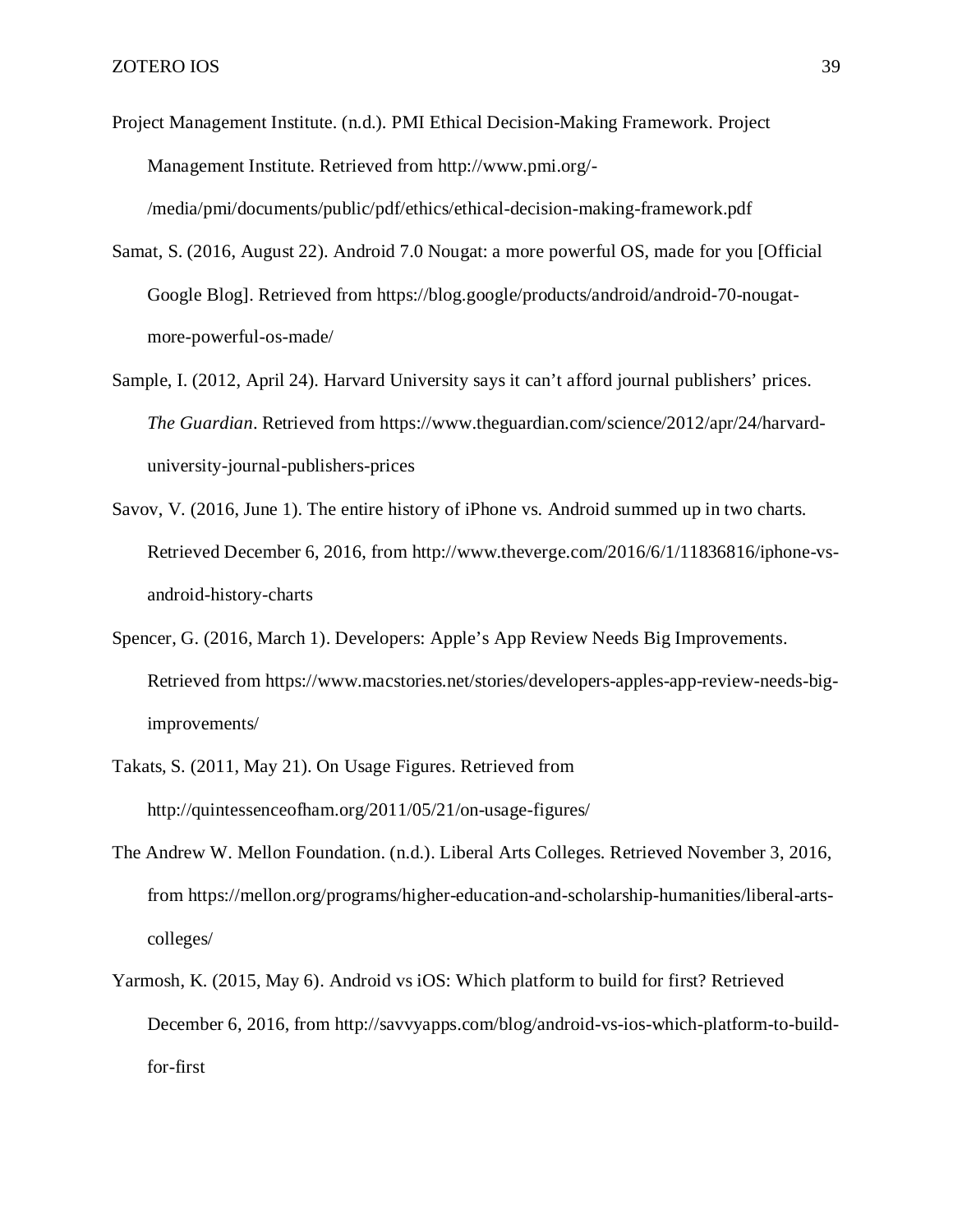Zotero: About. (n.d.). Retrieved December 8, 2016, from https://www.zotero.org/about/

Zotero Development Roadmap. (n.d.). Retrieved December 8, 2016, from https://www.zotero.org/support/development\_roadmap

Zotero Home. (n.d.). Retrieved December 7, 2016, from https://www.zotero.org/

Zotero: People. (n.d.). Retrieved December 3, 2016, from https://www.zotero.org/people

Zotero Privacy Information. (2015, September 25). Retrieved December 7, 2016, from https://www.zotero.org/support/terms/privacy

Zotero Privacy Policy. (n.d.). Retrieved December 8, 2016, from https://www.zotero.org/support/terms/privacy\_policy

Zotero Web API v3. (n.d.). Retrieved December 8, 2016, from https://www.zotero.org/support/dev/web\_api/v3/start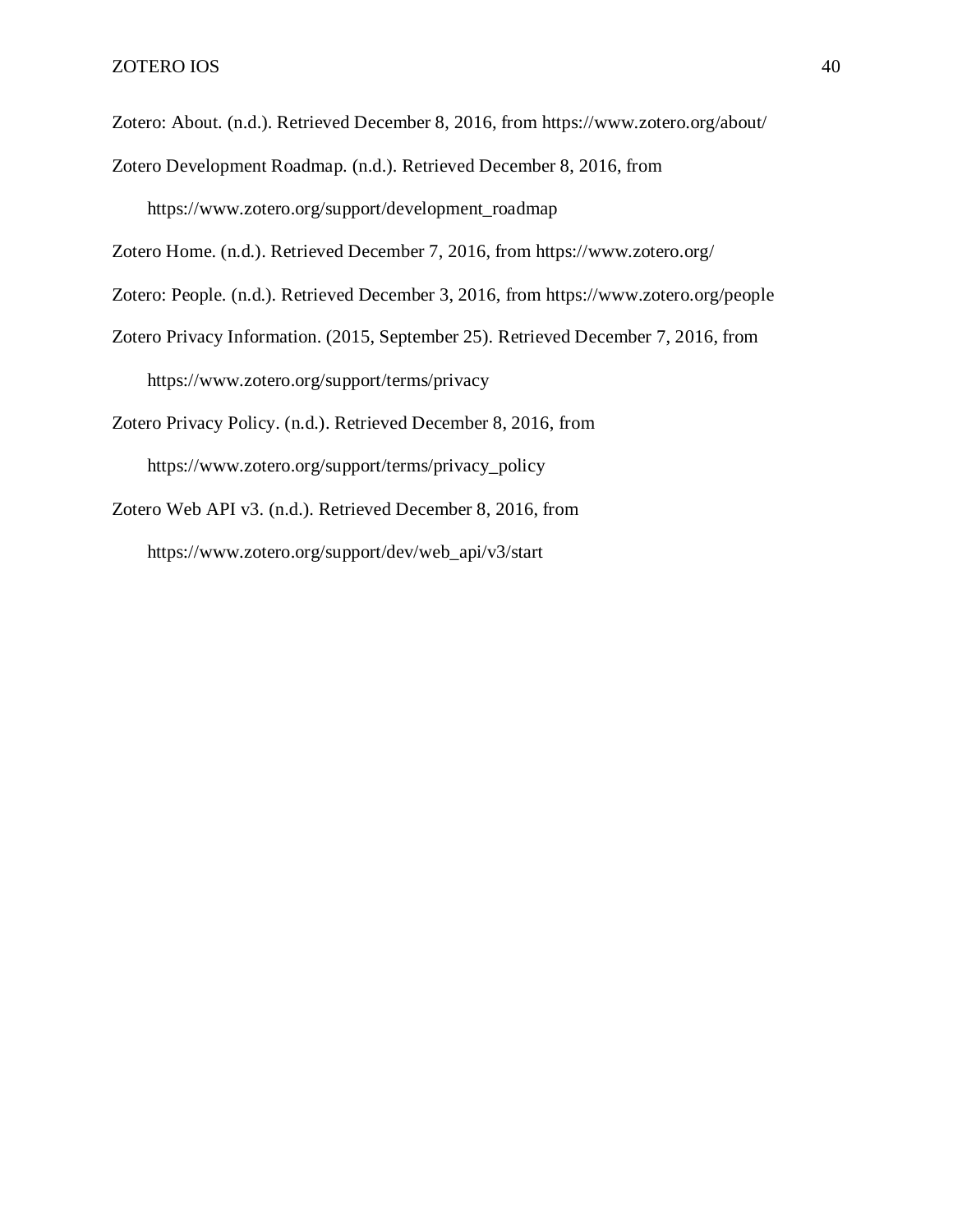# Tables

<span id="page-40-0"></span>Table 1

Raw Data: Small College Device Types

| Institution       | Source          | Total   | Number | Number  | Percentage | Percentage | Ratio | Data Type           |
|-------------------|-----------------|---------|--------|---------|------------|------------|-------|---------------------|
|                   |                 | Devices | iOS    | Android | iOS        | Android    |       |                     |
| Haverford         | <b>CLAC</b>     | 1856    | 984    | 272     | 52.40      | 14.50      | 3.62  | Automatic           |
|                   |                 |         |        |         |            |            |       | Network             |
|                   |                 |         |        |         |            |            |       | Collection          |
| Augsburg          | <b>SMALLCOL</b> | 1894    | 966    | 280     | 51.00      | 14.78      | 3.45  | Automatic           |
|                   |                 |         |        |         |            |            |       | Network             |
|                   |                 |         |        |         |            |            |       | Collection          |
| Hamilton          | <b>CLAC</b>     | 319     |        |         | 0.83       | 0.14       |       | First year          |
|                   |                 |         |        |         |            |            |       | students            |
|                   |                 |         |        |         |            |            |       | only, by            |
|                   |                 |         |        |         |            |            |       | survey              |
| Amherst           | <b>CLAC</b>     | 7523    | 3058   | 665     | 40.65      | 8.84       | 4.60  | Automatic           |
|                   |                 |         |        |         |            |            |       | Network             |
|                   |                 |         |        |         |            |            |       | Collection          |
| Reed              | <b>CLAC</b>     |         |        |         | 0.68       | 0.28       |       | First year          |
|                   |                 |         |        |         |            |            |       | students            |
|                   |                 |         |        |         |            |            |       | only, by            |
| Kalamazoo         | <b>CLAC</b>     | 3735    | 1352   | 657     | 36.20      | 17.59      | 2.06  | survey<br>Automatic |
|                   |                 |         |        |         |            |            |       | Network             |
|                   |                 |         |        |         |            |            |       | Collection          |
| Williams          | <b>CLAC</b>     | 4782    | 2116   | 422     | 44.25      | 8.82       | 5.01  | Automatic           |
|                   |                 |         |        |         |            |            |       | Network             |
|                   |                 |         |        |         |            |            |       | Collection          |
| Chowan            | <b>SMALLCOL</b> | 6182    | 2416   | 1586    | 39.08      | 25.66      | 1.52  | Automatic           |
|                   |                 |         |        |         |            |            |       | Network             |
|                   |                 |         |        |         |            |            |       | Collection          |
| <b>Grand View</b> | <b>SMALLCOL</b> |         | 2062   | 129     |            |            | 15.98 | From BB             |
|                   |                 |         |        |         |            |            |       | Connect             |
| Muhlenburg        | <b>SMALLCOL</b> | 4569    | 2145   | 579     | 46.95      | 12.67      | 3.70  | Automatic           |
|                   |                 |         |        |         |            |            |       | Network             |
|                   |                 |         |        |         |            |            |       | Collection          |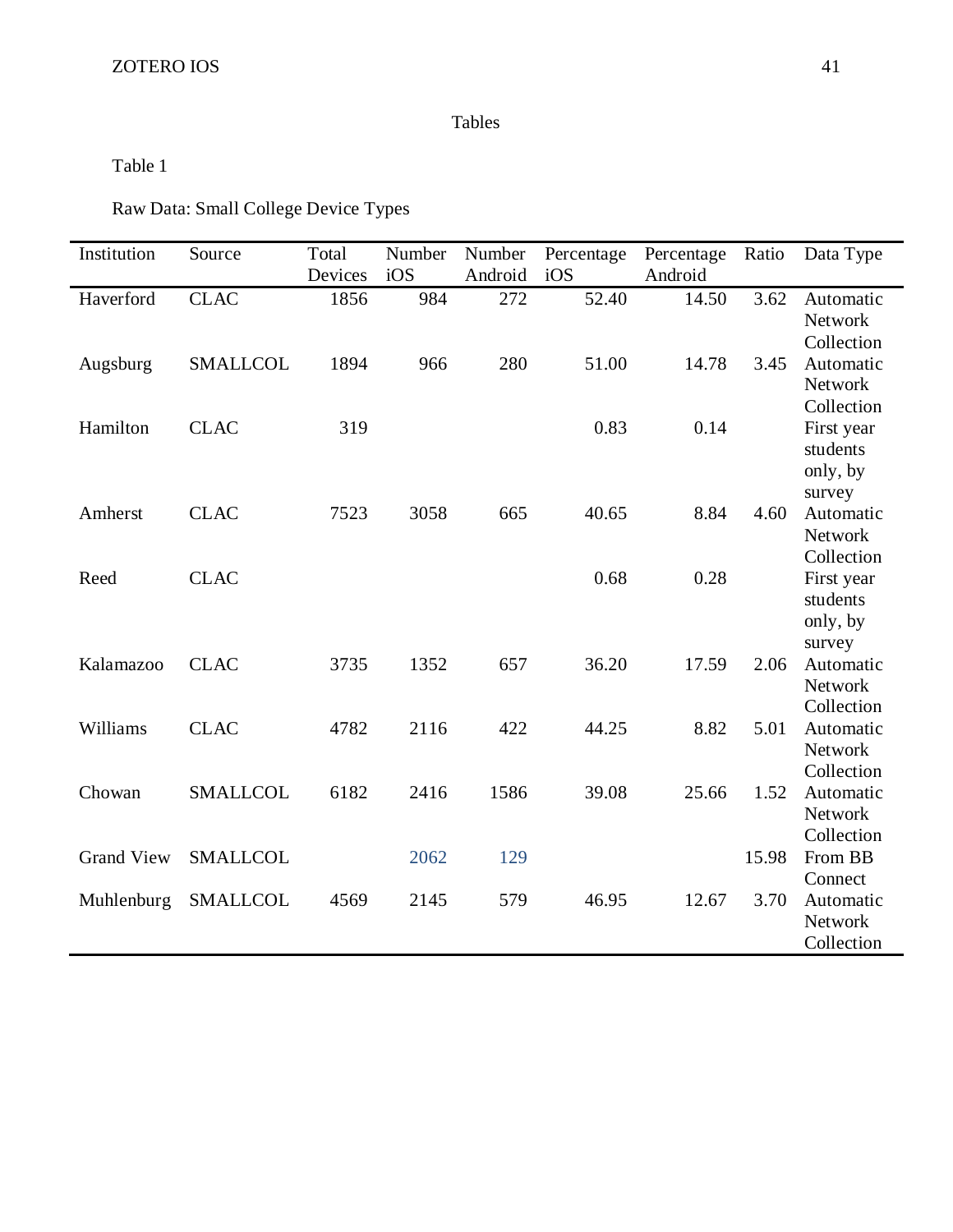Figures

<span id="page-41-0"></span>

*Figure 4. Historical data 2012-2016 for Bryn Mawr College. Indicates total devices of each type contacting Bryn Mawr's network in each month. This data is automatically collected by network infrastructure tools and collected monthly by the Bryn Mawr LITS Networking Staff.*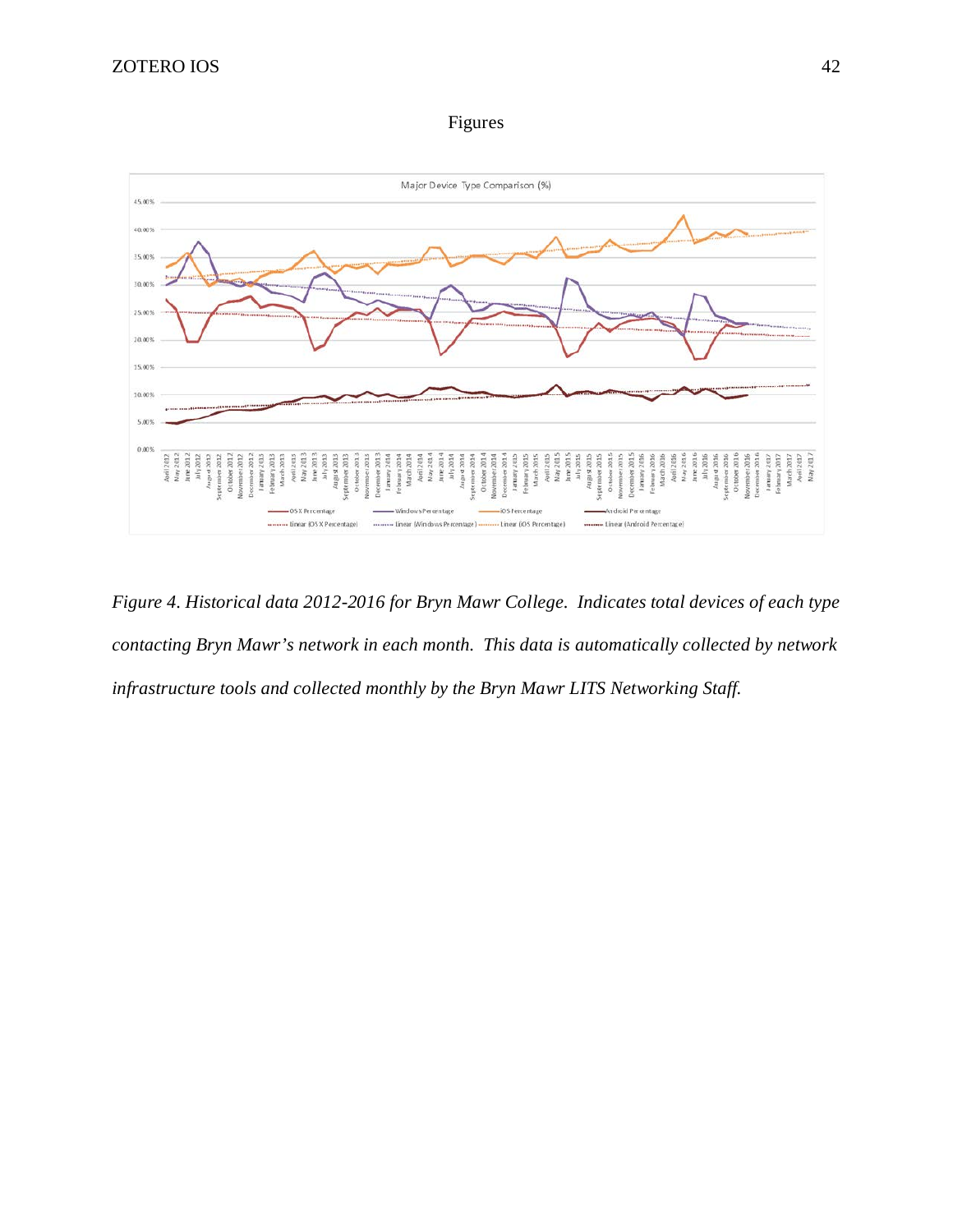

*Figure 5. Screentshotof Firefox with the Zotero extension in use, taken December 10, 2016.*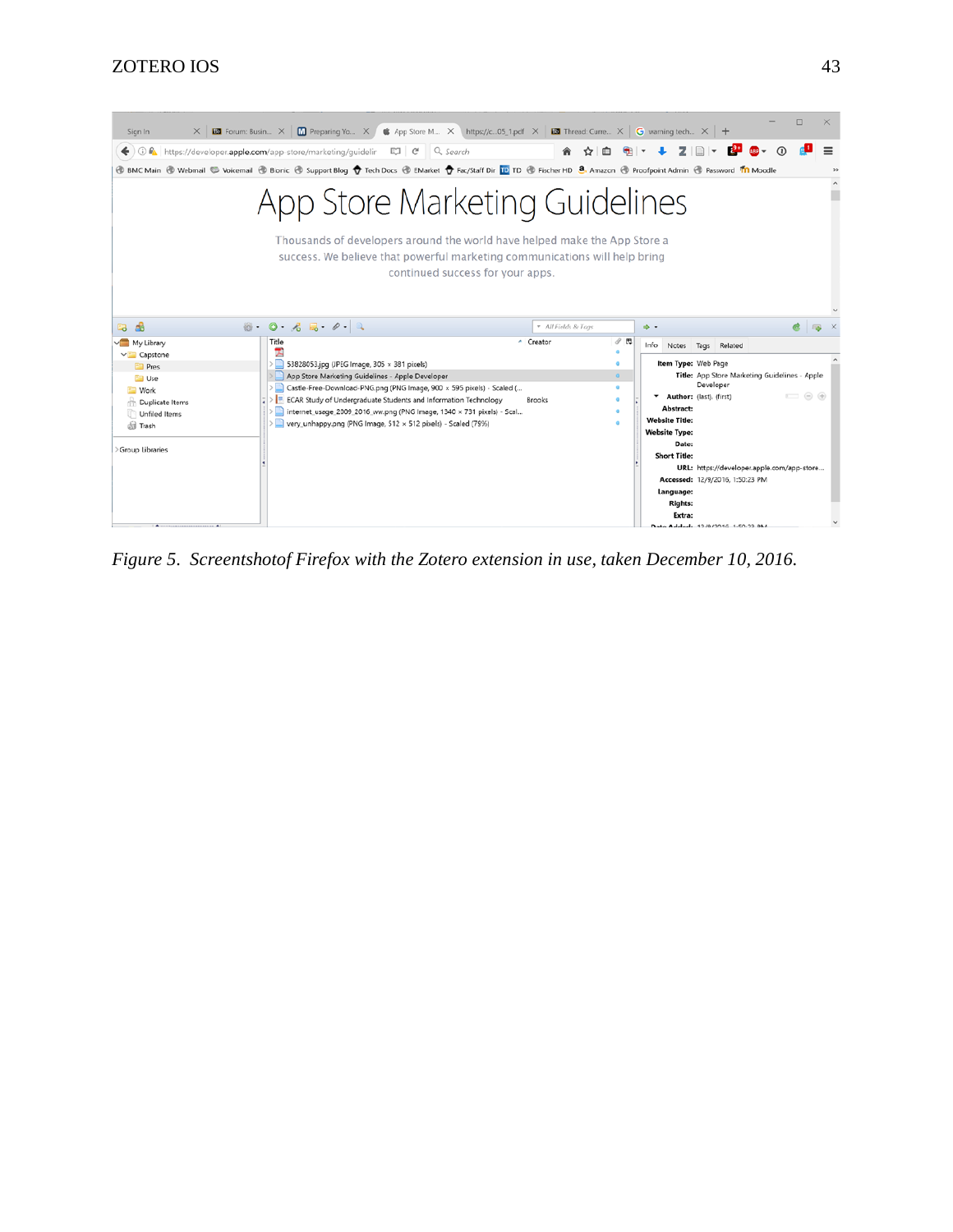

*Figure 6. Early image of visual layout for Zotero iOS app.*